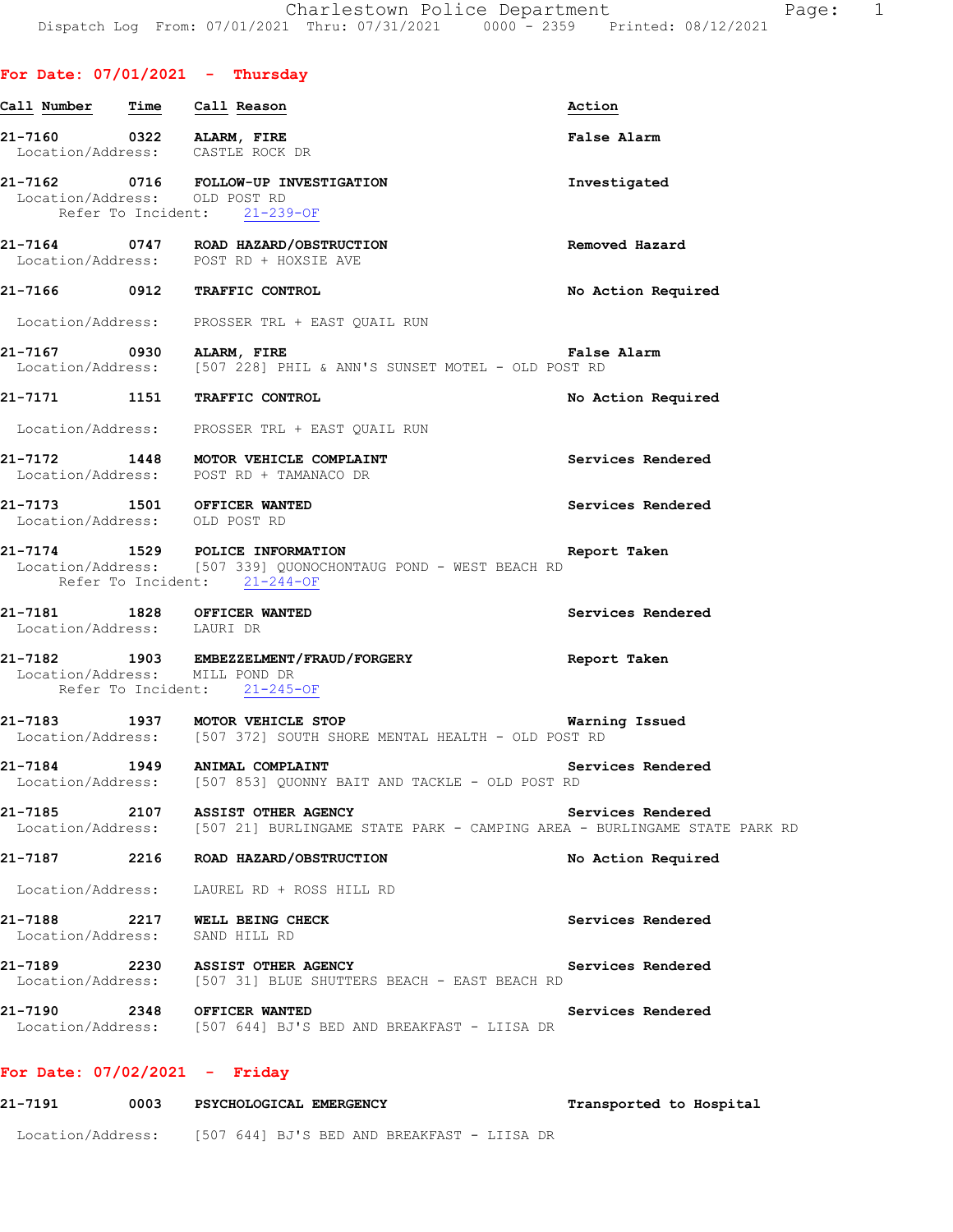21-7196 **0445** ASSIST OTHER TOWN DEPT **Services Rendered** Location/Address: [507 327] CHARLESTOWN BEACH TOWN PARKING LOT - CHARLESTOWN BEACH RD

**21-7197 0901 ASSIST CITIZEN Services Rendered**  Location/Address: CHARLESTOWN BEACH RD

**21-7200 1138 OFFICER WANTED Services Rendered**  Location/Address: SHANNOCK RD

**21-7201 1211 BOATING - VESSEL VIOLATION Investigated**  Location: [507 341] NINIGRET POND - EAST

**21-7202 1241 MOTOR VEHICLE STOP Citation Issued**  Location/Address: [507 100] RTE 1 @ FIORES (MILE MARKER 8.0) - POST RD

**21-7203 1404 DOMESTIC/Assault/Diso/Other Investigated**  Location/Address: TOADSTOOL KNL

**21-7205 1655 ASSIST OTHER POLICE DEPT Services Rendered**  Location/Address: CHARLES AVE

21-7206 2006 COMPLAINT<br>
Location/Address: [507 66] WILLOWS RESORT - POST RD [507 66] WILLOWS RESORT - POST RD

**21-7207** 2053 ASSIST OTHER TOWN DEPT **Services Rendered Example 2053** ASSIST OTHER TOWN DEPT **Services Rendered EXAMPLESTOWN BEA** [507 327] CHARLESTOWN BEACH TOWN PARKING LOT - CHARLESTOWN BEACH RD

**21-7208 2127 ASSIST OTHER TOWN DEPT No Action Required** 

Location/Address: [507 31] BLUE SHUTTERS BEACH - EAST BEACH RD

### **For Date: 07/03/2021 - Saturday**

| 21-7210 0007<br>Location/Address: POST RD + BEND RD                                          | MOTOR VEHICLE STOP                                            | Warning Issued    |
|----------------------------------------------------------------------------------------------|---------------------------------------------------------------|-------------------|
| Location/Address: EAST BEACH RD                                                              | 21-7212 0101 DISTURBANCE/Music/Noise                          | Unfounded         |
| 21-7216 0219 MOTOR VEHICLE STOP                                                              | Location/Address: POST RD + FALCONE LN                        | Warning Issued    |
| 21-7219 0508 OFFICER WANTED                                                                  | Location/Address: [507 222] SEAVIEW MOTOR COURT - OLD POST RD | Peace Restored    |
| 21-7220 0756 TRAFFIC CONTROL<br>Location/Address: CHARLESTOWN BEACH RD                       |                                                               | Services Rendered |
| 21-7226 1119 MVA - Minor<br>Refer To Accident: 21-81-AC                                      | Location/Address: [507 433] SHANNOCK RD                       | Report Taken      |
| 21-7228 1346 OFFICER WANTED<br>Location/Address: SAGAMORE DR<br>Refer To Incident: 21-246-OF |                                                               | Report Taken      |
| 21-7230 1432 ANIMAL COMPLAINT<br>Location/Address: SUNSET DR                                 |                                                               | Services Rendered |
| 21-7232 1641 TRAFFIC CONTROL                                                                 | Location/Address: POST RD + SCHOOLHOUSE POND RD               | Services Rendered |
| 21-7233 1702 TRAFFIC CONTROL                                                                 | Location/Address: POST RD + WEST BEACH RD                     | Services Rendered |
| Location/Address:                                                                            | 21-7236 1859 DISTURBANCE/Music/Noise<br>SHANNOCK RD           | Services Rendered |
| 21-7237 1917                                                                                 | FIREWORKS/Possession/Use/Other                                | Investigated      |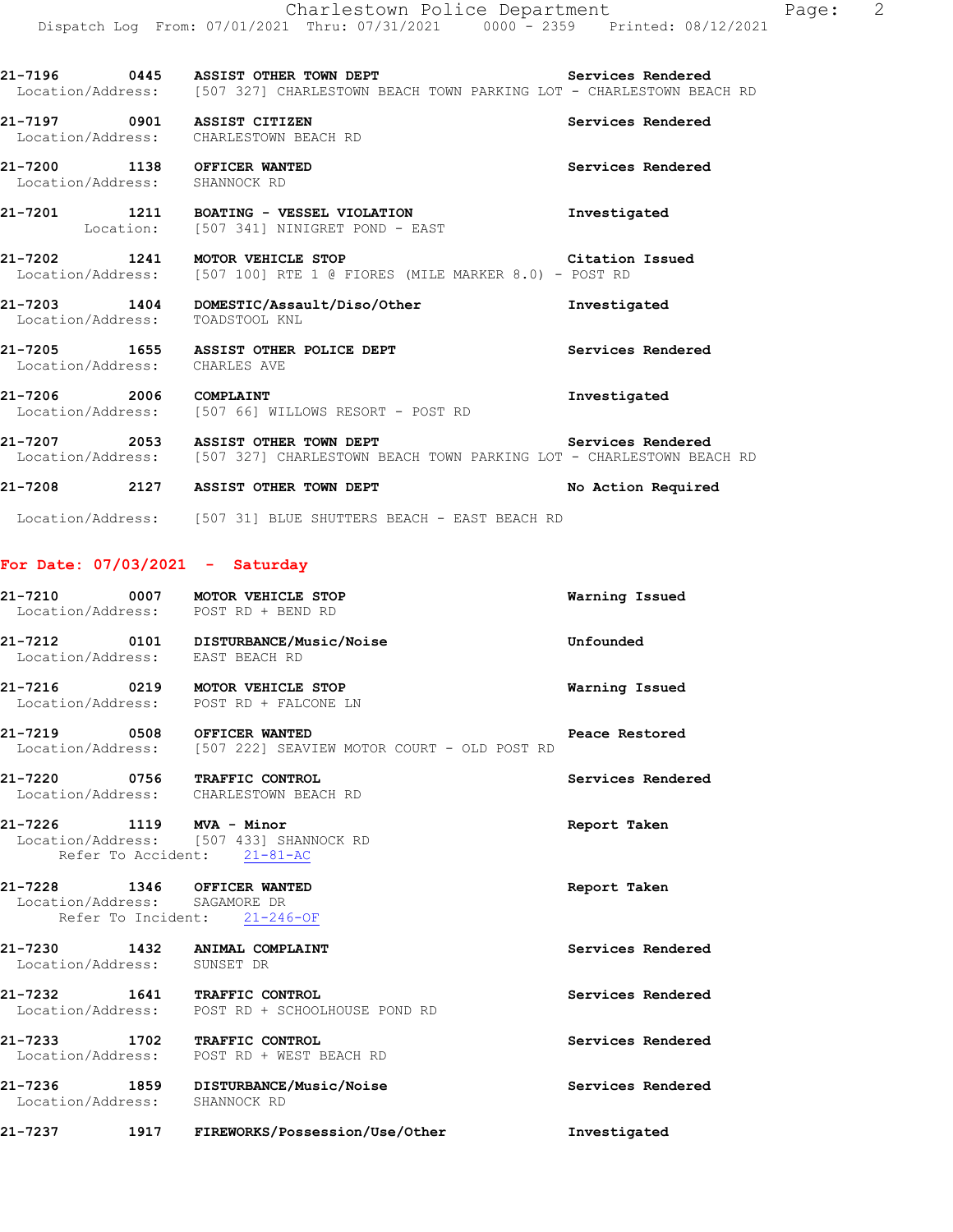|                                   | Charlestown Police Department<br>Dispatch Log From: 07/01/2021 Thru: 07/31/2021 0000 - 2359 Printed: 08/12/2021                                         | Page: 3                        |
|-----------------------------------|---------------------------------------------------------------------------------------------------------------------------------------------------------|--------------------------------|
|                                   | Location/Address: CHARLESTOWN BEACH RD                                                                                                                  |                                |
|                                   | 21-7239 1940 ALARM, CO DETECTOR<br>Location/Address: SOUTH COUNTY TRL                                                                                   | Services Rendered              |
|                                   | 21-7251 2106 ASSIST OTHER TOWN DEPT<br>Location/Address: [507 327] CHARLESTOWN BEACH TOWN PARKING LOT - CHARLESTOWN BEACH RD                            | Services Rendered              |
|                                   | 21-7253 2128 ASSIST OTHER TOWN DEPT SERVICES Rendered<br>Location/Address: [507 31] BLUE SHUTTERS BEACH - EAST BEACH RD                                 |                                |
| For Date: $07/04/2021$ - Sunday   |                                                                                                                                                         |                                |
|                                   | 21-7255 0057 DISTURBANCE/Music/Noise<br>Location/Address: WEST BEACH RD                                                                                 | Unfounded                      |
|                                   | 21-7257 0156 MOTOR VEHICLE STOP<br>Location/Address: [507 258] RTE 1 @ SOUTH KINGSTOWN LINE (MM 11.4) - POST RD                                         | Warning Issued                 |
|                                   | 21-7265 0539 ASSIST OTHER AGENCY <b>Services Rendered</b><br>Location/Address: [507 21] BURLINGAME STATE PARK - CAMPING AREA - BURLINGAME STATE PARK RD |                                |
|                                   | 21-7269 0809 TRAFFIC CONTROL<br>Location/Address: CHARLESTOWN BEACH RD                                                                                  | Services Rendered              |
|                                   | 21-7271 0933 MOTOR VEHICLE STOP<br>Location/Address: EAST BEACH RD + OVERLOOK DR                                                                        | Warning Issued                 |
|                                   | 21-7272 0958 TRAFFIC CONTROL<br>Location/Address: CHARLESTOWN BEACH RD                                                                                  | Services Rendered              |
|                                   | 21-7273 1022 MOTOR VEHICLE STOP<br>Location/Address: POST RD + CROSS MILLS RD                                                                           | Citation Issued                |
|                                   | 21-7284 1101 TRAFFIC CONTROL<br>Location/Address: OLD POST RD + GENWOOD DR<br>Refer To Arrest: 21-85-AR                                                 | Arrest(s) Made                 |
| Location/Address: EAST BEACH RD   | 21-7286 1140 MOTOR VEHICLE STOP                                                                                                                         | Warning Issued                 |
| 21-7293 1657                      | DISABLED MV                                                                                                                                             | No Action Required             |
|                                   | Vicinity of: [507 21] BURLINGAME STATE PARK - CAMPING AREA - BURLINGAME STATE PARK RD                                                                   |                                |
| 21-7294 1700<br>Location/Address: | TRAFFIC CONTROL<br>CHARLESTOWN BEACH RD                                                                                                                 | Services Rendered              |
| Location/Address:                 | 21-7295 1700 MOTOR VEHICLE STOP<br>MATUNUCK SCHOOLHOUSE RD + CEDAR RD                                                                                   | Warning Issued                 |
|                                   | 21-7296 1704 ANIMAL COMPLAINT                                                                                                                           | Taken to Family/Guardian/Other |
| Location/Address: KLONDIKE RD     |                                                                                                                                                         |                                |
|                                   | 21-7297 1710 MOTOR VEHICLE STOP                                                                                                                         | No Action Required             |
|                                   | Vicinity of: [507 841] BREACHWAY GRILL - CHARLESTOWN BEACH RD                                                                                           |                                |
|                                   | 21-7299 1730 MOTOR VEHICLE STOP<br>Vicinity of: [507 263] RTE 1 @ TOURIST INFO (MILE MARKER 7.6) - POST RD                                              | Warning Issued                 |
| 21-7301                           | 1923 MOTOR VEHICLE STOP<br>Location/Address: EAST BEACH RD + PARADISE LN                                                                                | Warning Issued                 |
|                                   | 21-7302 1943 MOTOR VEHICLE STOP                                                                                                                         | No Action Required             |
|                                   | Location/Address: EAST BEACH RD + OVERLOOK DR                                                                                                           |                                |
|                                   | 21-7303 1946 SUSPICIOUS ACTIVITY/VEHICLE                                                                                                                | Unfounded                      |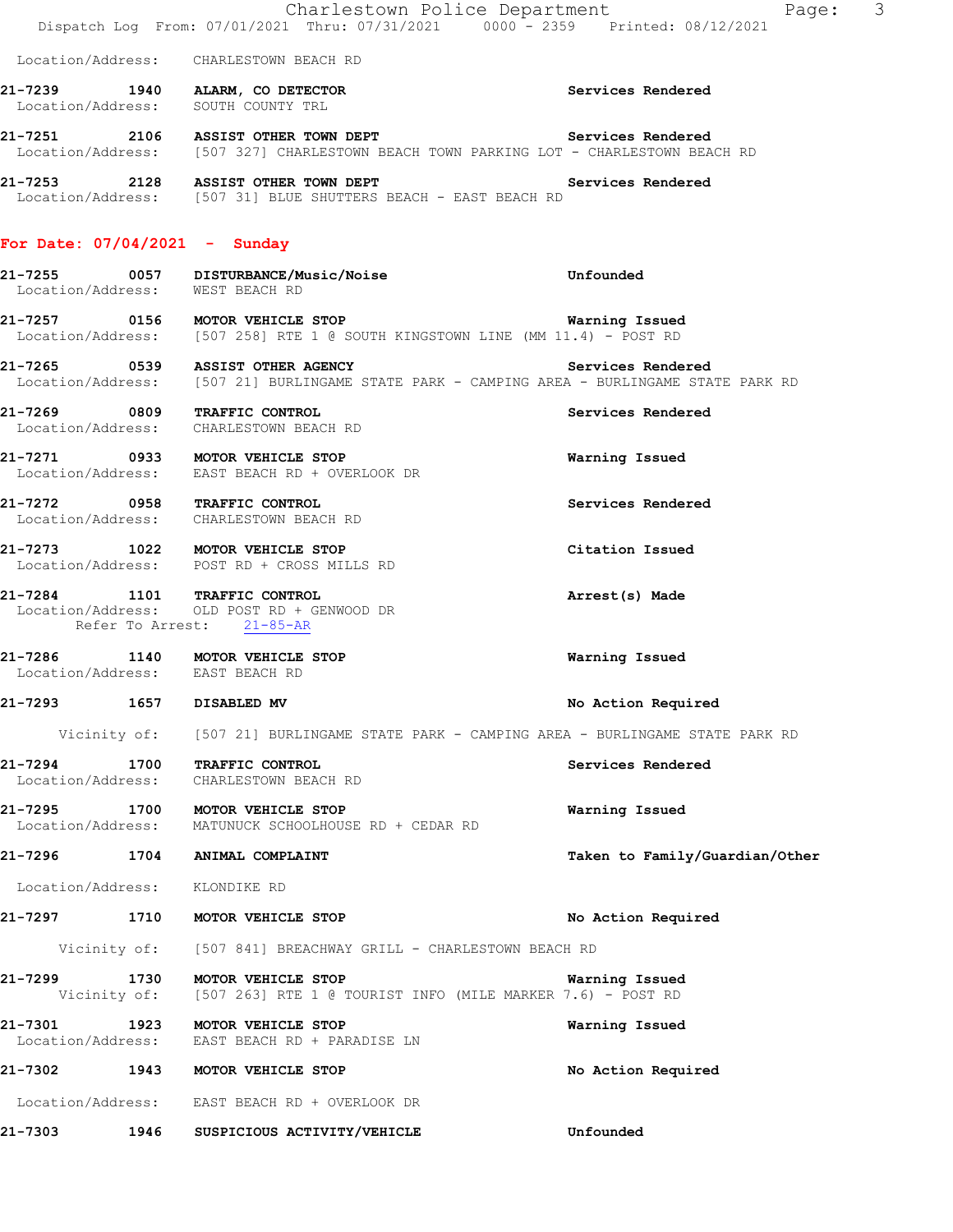|                                                                        | Charlestown Police Department<br>Dispatch Log From: 07/01/2021 Thru: 07/31/2021 0000 - 2359 Printed: 08/12/2021                                       |                    | Page: | 4 |
|------------------------------------------------------------------------|-------------------------------------------------------------------------------------------------------------------------------------------------------|--------------------|-------|---|
|                                                                        | Location/Address: [507 614] NARROW LN                                                                                                                 |                    |       |   |
|                                                                        | 21-7304 1958 SUSPICIOUS ACTIVITY/VEHICLE Threstigated<br>Vicinity of: SCHOOL HOSE POND @ PRESERVE - KING'S FACTORY RD<br>Refer To Incident: 21-247-OF |                    |       |   |
|                                                                        | 21-7305  2001  FIREWORKS/Possession/Use/Other<br>Location/Address: BISCUIT CITY RD                                                                    | Services Rendered  |       |   |
| Location/Address: BISCUIT CITY RD                                      | 21-7306 2006 FIREWORKS/Possession/Use/Other                                                                                                           | Could Not Locate   |       |   |
| Location/Address: WILDFLOWER RD                                        | 21-7310 2059 FIREWORKS/Possession/Use/Other                                                                                                           | Investigated       |       |   |
|                                                                        | 21-7313 2121 FIREWORKS/Possession/Use/Other<br>Location/Address: WEST BEACH RD + WEST END RD<br>Refer To Incident: 21-248-OF                          | Report Taken       |       |   |
| Vicinity of: POST RD                                                   | 21-7314 2125 MOTOR VEHICLE COMPLAINT                                                                                                                  | Could Not Locate   |       |   |
|                                                                        | 21-7315 2130 FIREWORKS/Possession/Use/Other<br>Location/Address: [507 27] FRESH POND ROCK - ATLANTIC AVE                                              | Investigated       |       |   |
| Location/Address: OLD MILL RD                                          | 21-7316 2139 FIREWORKS/Possession/Use/Other                                                                                                           | Investigated       |       |   |
|                                                                        | 21-7318 2146 FIREWORKS/Possession/Use/Other<br>Vicinity of: EAST BURDICK ST                                                                           | Removed Hazard     |       |   |
|                                                                        | 21-7319 2202 ASSIST OTHER TOWN DEPT<br>Location/Address: [507 31] BLUE SHUTTERS BEACH - EAST BEACH RD                                                 | Warning Issued     |       |   |
| Location/Address: WEST BEACH RD                                        | 21-7320 2204 FIREWORKS/Possession/Use/Other                                                                                                           | Investigated       |       |   |
|                                                                        | 21-7321 2211 ASSIST OTHER TOWN DEPT<br>Location/Address: [507 327] CHARLESTOWN BEACH TOWN PARKING LOT - CHARLESTOWN BEACH RD                          | Services Rendered  |       |   |
| 21-7323                                                                | 2217 FIREWORKS/Possession/Use/Other                                                                                                                   | No Action Required |       |   |
| Location/Address: ENNIS LN                                             |                                                                                                                                                       |                    |       |   |
| 21-7324 2353 MOTOR VEHICLE STOP<br>Location/Address: POST RD + BEND RD |                                                                                                                                                       | Warning Issued     |       |   |
| For Date: $07/05/2021$ - Monday                                        |                                                                                                                                                       |                    |       |   |
| 21-7325<br>0019                                                        | MOTOR VEHICLE STOP<br>Vicinity of: POST RD + SOUTH COUNTY TRL                                                                                         | Warning Issued     |       |   |

**21-7326 0020 MOTOR VEHICLE STOP Arrest(s) Made**  Vicinity of: POST RD + NARROW LN Refer To Arrest: 21-86-AR **21-7327 0112 PHONE CALL Services Rendered 21-7328 0116 ASSIST CITIZEN Services Rendered**  Location/Address: [507 368] CHARLESTOWN RICHMOND FIRE DEPARTMENT - SOUTH COUNTY TRL

**21-7329 0259 PHONE CALL No Action Required 21-7331 0942 PARKING VIOLATIONS Services Rendered**  Location/Address: [507 410] DUNKIN DONUTS - OLD POST RD

**21-7332 1005 DISABLED MV Investigated**  Location/Address: [507 243] POST RD + KING'S FACTORY RD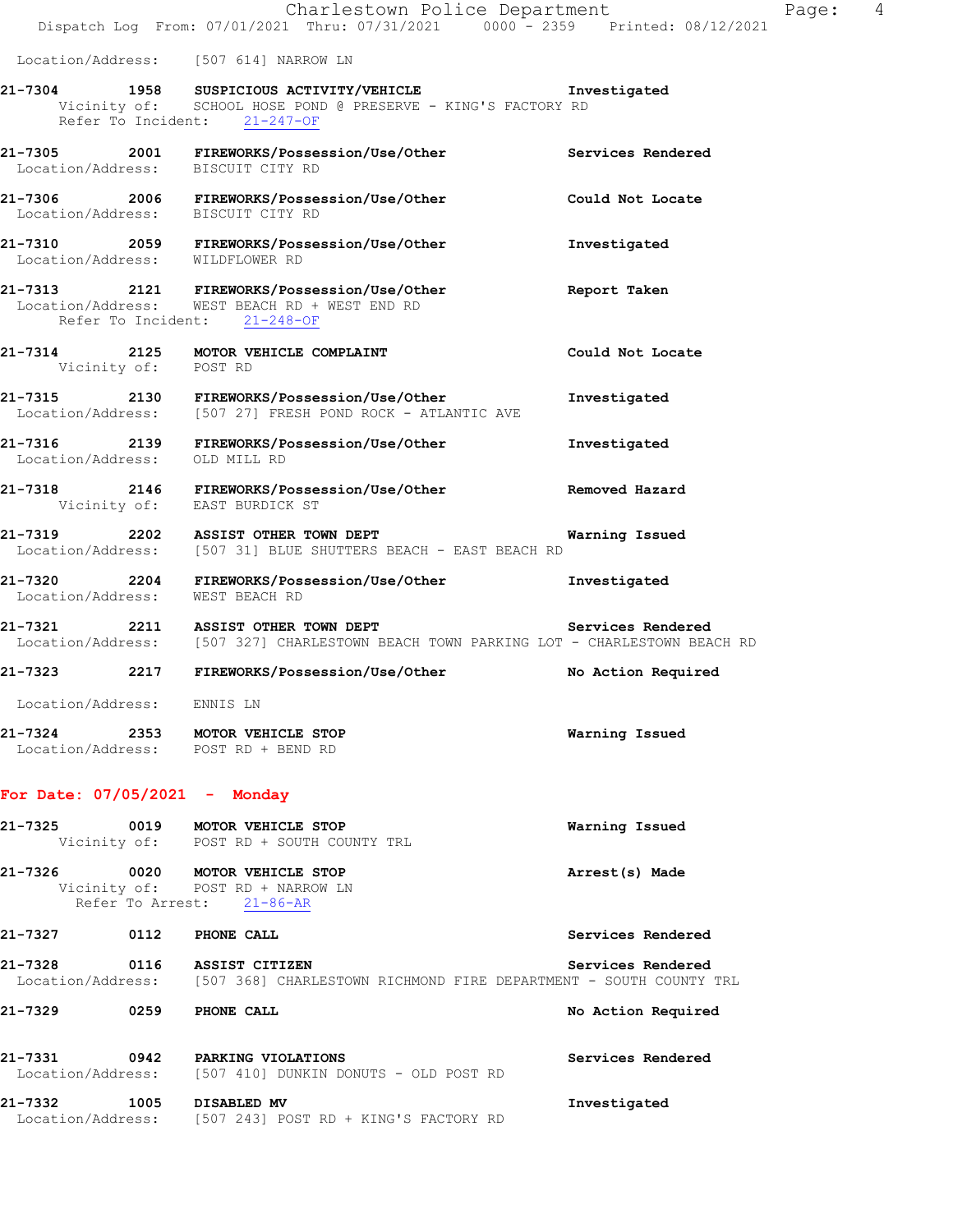|                              | Charlestown Police Department<br>Dispatch Log From: 07/01/2021 Thru: 07/31/2021 0000 - 2359 Printed: 08/12/2021                                   |                          |
|------------------------------|---------------------------------------------------------------------------------------------------------------------------------------------------|--------------------------|
|                              | 21-7334 1012 TRAFFIC CONTROL                                                                                                                      | No Action Required       |
|                              | Location/Address: PROSSER TRL + EAST QUAIL RUN                                                                                                    |                          |
|                              | 21-7338 1320 TRAFFIC CONTROL                                                                                                                      | No Action Required       |
|                              | Location/Address: KING'S FACTORY RD + SHUMANKANUC HILL RD                                                                                         |                          |
|                              | 21-7339 1343 ROAD HAZARD/OBSTRUCTION Removed Hazard Location/Address: PASTURE LN                                                                  |                          |
|                              | 1359 DISABLED MV Threstig (1959 DISABLED MV Threstig Vicinity of: [507 100] RTE 1 @ FIORES (MILE MARKER 8.0) - POST RD                            | Investigated             |
|                              | 21-7342 1542 ASSIST OTHER POLICE DEPT <b>Services Rendered</b><br>Location/Address: [507 24] BURLINGAME - PICNIC AREA - SANCTUARY RD              |                          |
|                              | 21-7346 1636 MOTOR VEHICLE COMPLAINT<br>Location/Address: HAWKSBILL WAY + SHANNOCK RD                                                             | Investigated             |
|                              | 21-7347 1645 DISABLED MV<br>Location/Address: [507 100] RTE 1 @ FIORES (MILE MARKER 8.0) - POST RD                                                | Services Rendered        |
|                              | 21-7349 1724 MOTOR VEHICLE STOP<br>Location/Address: PASQUISETT TRL + SOUTH COUNTY TRL                                                            | Warning Issued           |
|                              | 21-7351 1917 DISABLED MV<br>Location/Address: POST RD + NARROW LN                                                                                 | Services Rendered        |
|                              | 21-7353 2121 ASSIST OTHER TOWN DEPT<br>Location/Address: [507 31] BLUE SHUTTERS BEACH - EAST BEACH RD                                             | Services Rendered        |
|                              | 21-7354 2133 ASSIST OTHER TOWN DEPT<br>Services Rendered<br>Location/Address: [507 327] CHARLESTOWN BEACH TOWN PARKING LOT - CHARLESTOWN BEACH RD |                          |
|                              | 21-7355 2216 MOTOR VEHICLE STOP                                                                                                                   | No Action Required       |
|                              | Location/Address: POST RD + FALCONE LN                                                                                                            |                          |
|                              | 21-7358 2347 MOTOR VEHICLE STOP<br>Vicinity of: FALCONE LN                                                                                        | Warning Issued           |
|                              | For Date: $07/06/2021$ - Tuesday                                                                                                                  |                          |
| 21-7363 0739 DISABLED MV     | Location/Address: SOUTH OF KFR - POST RD                                                                                                          | Investigated             |
|                              | 21-7364 0751 MOTOR VEHICLE STOP<br>Location/Address: SOUTH OF SSMH - POST RD                                                                      | Warning Issued           |
|                              | 21-7365 0800 ANIMAL COMPLAINT                                                                                                                     | No Action Required       |
| Location/Address: WHIPPLE DR |                                                                                                                                                   |                          |
|                              | 21-7366 0807 TRAFFIC CONTROL                                                                                                                      | No Action Required       |
|                              | Location/Address: PROSSER TRL + EAST QUAIL RUN                                                                                                    |                          |
|                              | 21-7369 0922 DUMPING VIOLATIONS<br>Location/Address: [507 861] SOUTH COUNTY HABITAT FOR HUMANITY - SHANNOCK RD<br>Refer To Incident: 21-249-OF    | Report Taken             |
|                              | 21-7372 0941 ALARM, BURGLAR                                                                                                                       | Building Checked/Secured |
|                              | Location/Address: [507 488] CAROLINA BACK RD                                                                                                      |                          |
| 21-7375                      | 5 1105 MOTOR VEHICLE STOP Citation Issued<br>Vicinity of: [507 303] RTE 1 @ SOUTH SHORE MENTAL HEALTH (MM 9.0) - POST RD                          |                          |

**21-7376 1116 FOUND/LOST PROPERTY Report Taken** 

# Page: 5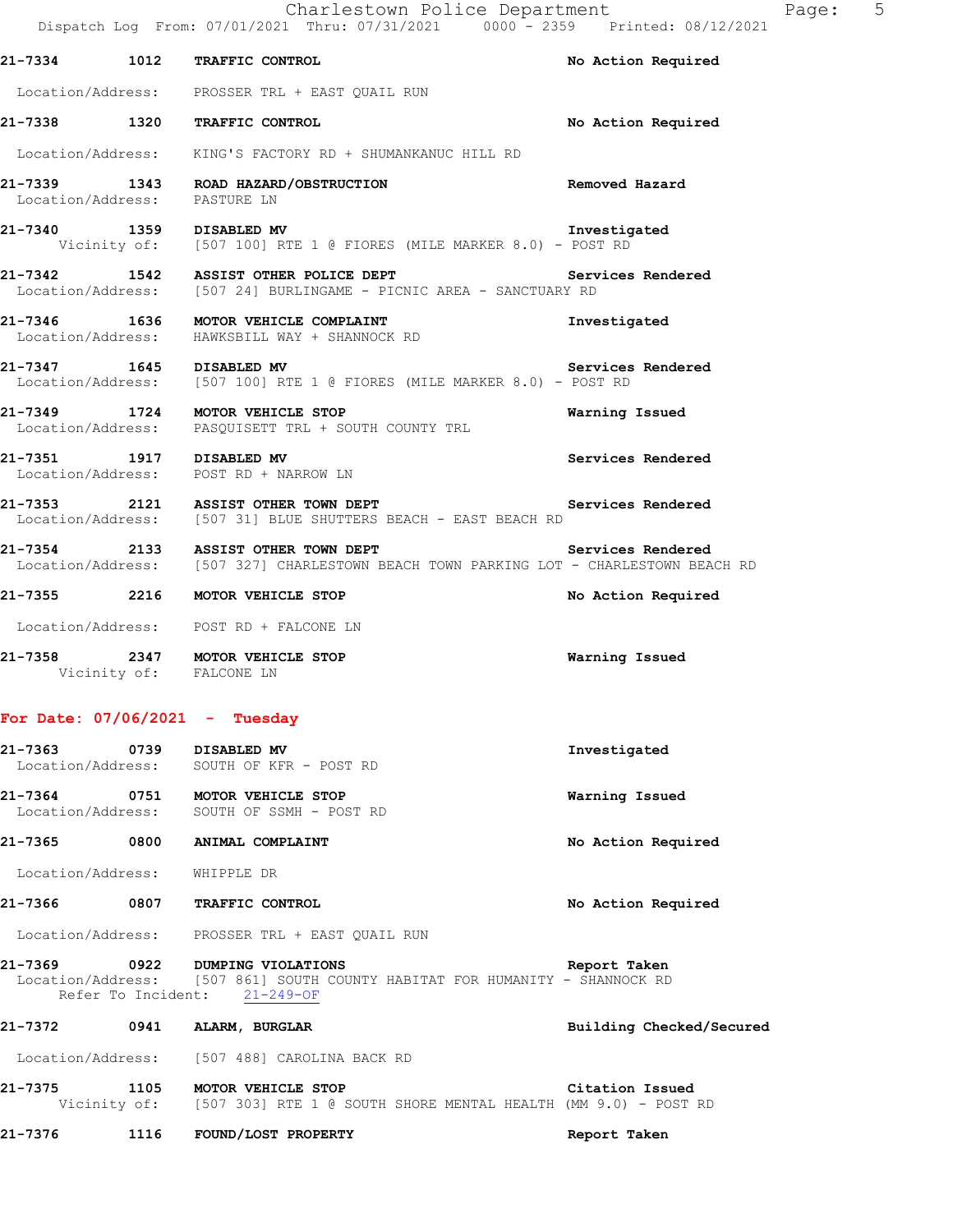| Location/Address: [507 31] BLUE SHUTTERS BEACH - EAST BEACH RD<br>Refer To Incident: 21-250-OF<br>21-7378 1125 DISABLED MV<br>No Action Required        |  |
|---------------------------------------------------------------------------------------------------------------------------------------------------------|--|
|                                                                                                                                                         |  |
|                                                                                                                                                         |  |
| Location/Address: SOUTH COUNTY TRL + SAND PLAIN RD                                                                                                      |  |
| 21-7379 1143 HOUSE CHECK Servi<br>Location/Address: [507 865] ARNOLD FAMILY CABIN - KING'S FACTORY RD<br>Services Rendered                              |  |
| 21-7380 1213 POLICE INFORMATION<br>Investigated<br>Location/Address: [507 327] CHARLESTOWN BEACH TOWN PARKING LOT - CHARLESTOWN BEACH RD                |  |
| 21-7381 1214 ASSIST CITIZEN<br>Services Rendered<br>Location/Address: OLD POST RD<br>Refer To Incident: 21-251-OF                                       |  |
| 21-7382 1227 POLICE INFORMATION<br>Report Taken<br>Location/Address: HAWKSBILL WAY<br>Refer To Incident: 21-252-OF                                      |  |
| 21-7383 1314 DOMESTIC/Assault/Diso/Other Investigated Vicinity of: BLACK POND RD                                                                        |  |
| <b>Example 21 False Alarm</b><br>21-7385 1506 ALARM, BURGLAR<br>Location/Address: [507 611] FROSTY DREW NATURE CENTER - PARK LN                         |  |
| 21-7386 1520 ROAD HAZARD/OBSTRUCTION NET Removed Hazard<br>Location/Address: [507 267] RTE 1 @ HITCHING POST - POST RD                                  |  |
| 21-7388 1543 WATER RESCUE<br><b>Example 1</b> Unfounded<br>Location/Address: [507 31] BLUE SHUTTERS BEACH - EAST BEACH RD                               |  |
| 21-7391 1823 MOTOR VEHICLE STOP<br>Warning Issued<br>Location/Address: [507 309] RTE 1A @ CROSS MILLS FIRE DEPARTMENT - OLD POST RD                     |  |
| 21-7395 2054 ASSIST OTHER TOWN DEPT<br>Services Rendered<br>Location/Address: [507 31] BLUE SHUTTERS BEACH - EAST BEACH RD                              |  |
| Services Rendered<br>21-7396 2100 ASSIST OTHER TOWN DEPT<br>Location/Address: [507 327] CHARLESTOWN BEACH TOWN PARKING LOT - CHARLESTOWN BEACH RD       |  |
| 21-7397 2139 FIREWORKS/Possession/Use/Other<br>Investigated<br>Location/Address: SHADY HARBOR DR                                                        |  |
| 21-7401 2350 D.E.M. VIOLATION Services Rendered<br>Location/Address: [507 327] CHARLESTOWN TOWN BOAT LAUNCH - CHARLESTOWN BEACH RD<br>Services Rendered |  |
| For Date: $07/07/2021$ - Wednesday                                                                                                                      |  |
| 21-7408 0811 STOLEN M/V<br>Report Taken<br>Location/Address: ELM RD<br>Refer To Incident: 21-254-OF                                                     |  |
| 21-7409 0830 TRAFFIC CONTROL<br>Services Rendered<br>Vicinity of: EAST BEACH RD + SOUTH BAYBERRY LN                                                     |  |
| 21-7410 1020 STOLEN M/V<br>Report Taken<br>Location/Address: RAM ISLAND RD<br>Refer To Incident: 21-255-OF                                              |  |
| 21-7411 1037 POLICE INFORMATION<br>Services Rendered<br>Location/Address: KING'S FACTORY RD                                                             |  |
| 21-7412 1043 FOLLOW-UP INVESTIGATION<br>Investigated<br>Vicinity of: RAM ISLAND RD                                                                      |  |
| 21-7413 1053 FOLLOW-UP INVESTIGATION<br>Investigated<br>Location/Address: RAM ISLAND RD                                                                 |  |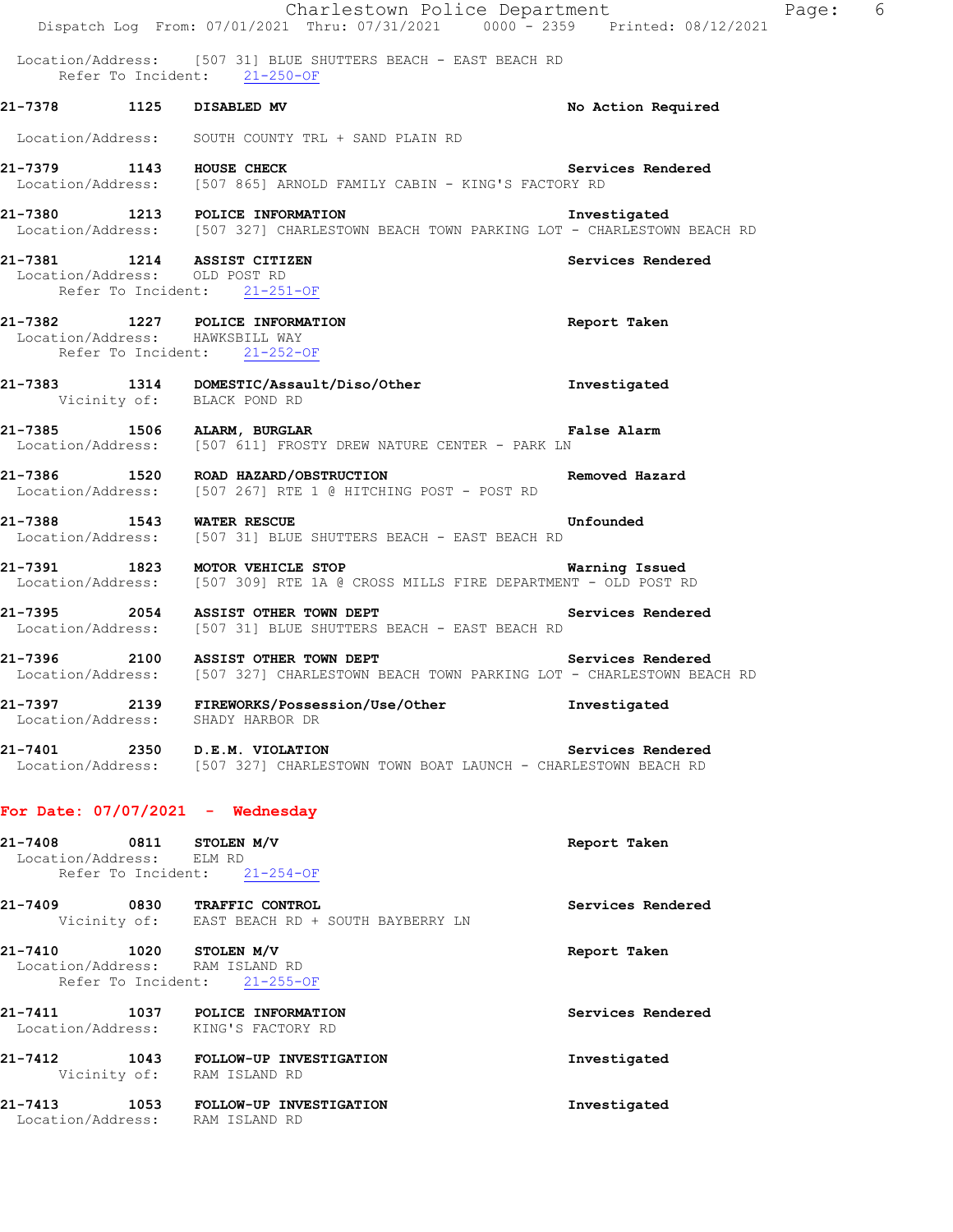|                            |                            | 21-7414 1105 FOLLOW-UP INVESTIGATION<br>Location/Address: RAM ISLAND RD                                      | Investigated      |
|----------------------------|----------------------------|--------------------------------------------------------------------------------------------------------------|-------------------|
|                            |                            | 21-7415 1114 FOLLOW-UP INVESTIGATION<br>Location/Address: RAM ISLAND RD                                      | Investigated      |
|                            |                            | 21-7417 1124 FOLLOW-UP INVESTIGATION<br>Location/Address: RAM ISLAND RD                                      | Investigated      |
|                            |                            | 21-7418 1135 FOLLOW-UP INVESTIGATION<br>Location/Address: CEDAR RD                                           | Investigated      |
|                            |                            | 21-7420 1141 FOLLOW-UP INVESTIGATION<br>Location/Address: CEDAR RD                                           | Investigated      |
| Location/Address: CEDAR RD |                            | 21-7421 1143 FOLLOW-UP INVESTIGATION                                                                         | Investigated      |
| Location/Address: CEDAR RD |                            | 21-7423 1149 FOLLOW-UP INVESTIGATION                                                                         | Investigated      |
|                            |                            | 21-7426 1555 CIVIL MATTER<br>Location/Address: CHARLES AVE                                                   | Services Rendered |
|                            | Location: UNKNOWN          | 21-7427 1618 MOTOR VEHICLE COMPLAINT                                                                         | Services Rendered |
|                            |                            | 21-7428 1625 SERVE SUMMONS<br>Location/Address: CROSSLAND ST                                                 | Services Rendered |
| Location/Address: CEDAR RD |                            | 21-7432 1658 POLICE INFORMATION                                                                              | Services Rendered |
|                            |                            | 21-7433 1726 MOTOR VEHICLE STOP<br>Location/Address: [507 278] RTE 2 @ RIPPY'S MARKET - SOUTH COUNTY TRL     | Warning Issued    |
|                            |                            | 21-7434 1726 PARKING VIOLATIONS Citat<br>Location/Address: [507 320] QUONOCHONTAUG BREACHWAY - WEST BEACH RD | Citation Issued   |
|                            |                            | 21-7437 1829 ANIMAL COMPLAINT<br>Location/Address: JACQUELINE LN                                             | Services Rendered |
|                            |                            | 21-7439 1955 DOMESTIC/Assault/Diso/Other<br>Location/Address: DRIFTWOOD DR<br>Refer To Arrest: 21-87-AR      | Services Rendered |
| 21-7440                    | Location/Address: CEDAR RD | 2020 POLICE INFORMATION                                                                                      | Services Rendered |
| 21-7441                    |                            | 2042 FIRE, STRUCTURE<br>Location/Address: CHA - SOUTH ARNOLDA RD<br>Refer To Incident: 21-256-OF             | Services Rendered |

#### **For Date: 07/08/2021 - Thursday**

**21-7443 0039 ASSIST OTHER AGENCY Services Rendered**  Location/Address: [507 31] BLUE SHUTTERS BEACH - EAST BEACH RD **21-7444 0040 MVA - Minor Services Rendered**  Vicinity of: SOUTH COUNTY TRL Refer To Accident: 21-82-AC **21-7448 0131 ASSIST OTHER TOWN DEPT Services Rendered**  Location/Address: [507 321] CHARLESTOWN BEACH - CHARLESTOWN BEACH RD **21-7461 0903 WELL BEING CHECK Services Rendered** 

 Location/Address: OLD POST RD **21-7462 0923 POLICE TRANSPORT Services Rendered** 

Location/Address: [507 642] CHARLESTOWN POLICE DEPARTMENT - OLD POST RD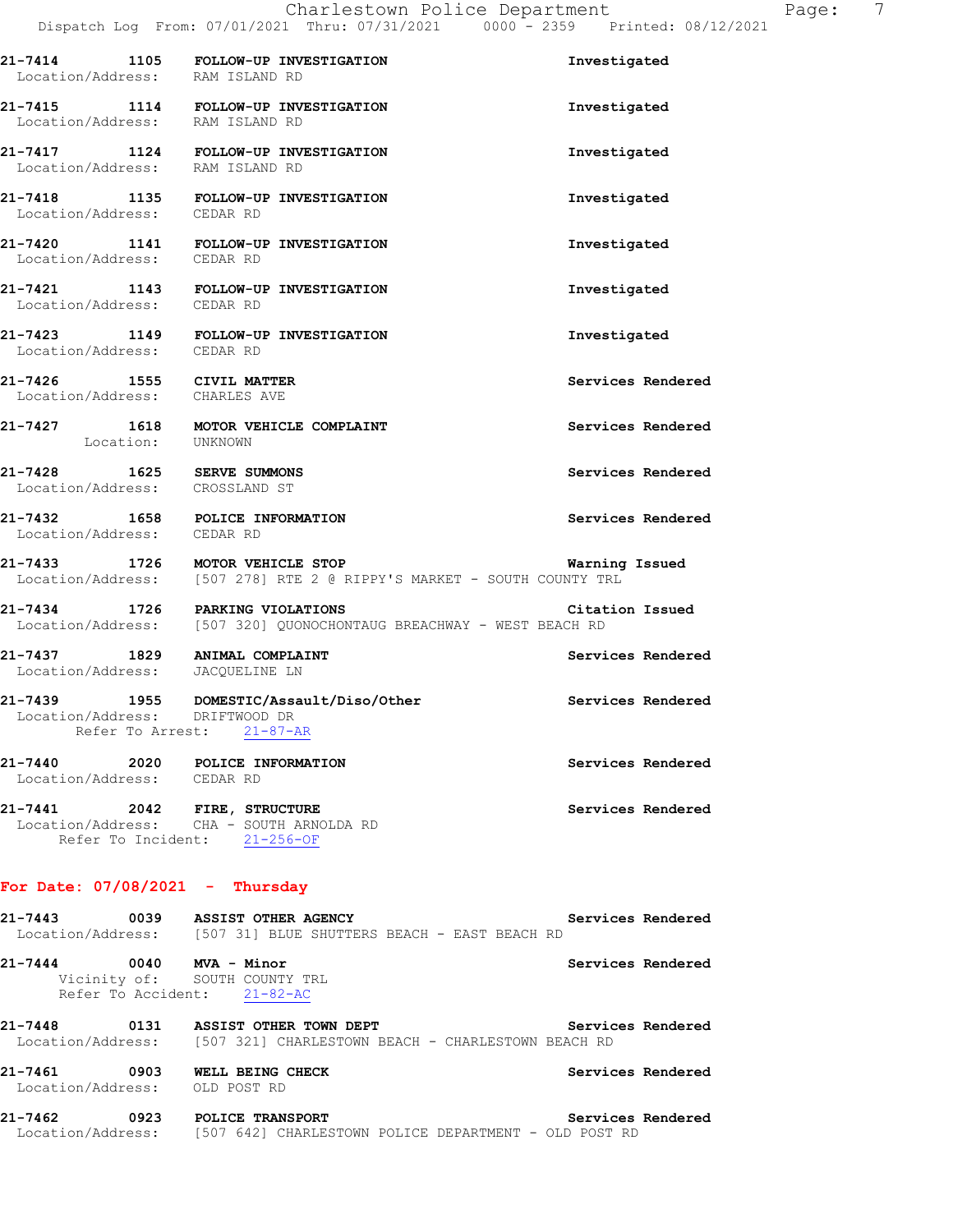|                                 | 21-7463 1050 PARKING VIOLATIONS<br>Location/Address: CHARLESTOWN BEACH RD                                                                       | Warning Issued    |
|---------------------------------|-------------------------------------------------------------------------------------------------------------------------------------------------|-------------------|
|                                 | 21-7467 1101 MOTOR VEHICLE STOP<br>Location/Address: POST RD + ROSS HILL RD                                                                     | Warning Issued    |
|                                 | 21-7469 1354 MOTOR VEHICLE STOP<br>Location/Address: POST RD + KING'S FACTORY RD                                                                | Warning Issued    |
|                                 | 21-7470 1412 DUMPING VIOLATIONS<br>Location/Address: [507 451] SOUTH COUNTY COMMUNITY ACTION - SOUTH COUNTY TRL<br>Refer To Incident: 21-257-OF | Report Taken      |
| Location/Address: EAST BEACH RD | 21-7471 1614 WELL BEING CHECK                                                                                                                   | Services Rendered |
|                                 | 21-7474 1719 MVA - Minor<br>Location/Address: BUCKEYE BROOK RD<br>Refer To Incident: 21-258-OF                                                  | Report Taken      |
|                                 | 21-7476 1722 POLICE INFORMATION<br>Location/Address: [507 642] CHARLESTOWN POLICE DEPARTMENT - OLD POST RD                                      | Services Rendered |
|                                 | 21-7477 1809 MOTOR VEHICLE COMPLAINT<br>Location/Address: [507 261] RTE 1 @ STATE GARAGE (MILE MARKER 9.6) - POST RD                            | Unfounded         |
| Location/Address: EAST SHORE DR | 21-7478 1833 OFFICER WANTED                                                                                                                     | Peace Restored    |
|                                 |                                                                                                                                                 |                   |

- **21-7481 1959 FIREWORKS/Possession/Use/Other Unfounded**  Location/Address: BISCUIT CITY RD
- **21-7482 2047 ASSIST OTHER TOWN DEPT Services Rendered**  Location/Address: [507 327] CHARLESTOWN BEACH TOWN PARKING LOT - CHARLESTOWN BEACH RD
- **21-7483 2134 ASSIST OTHER TOWN DEPT Services Rendered**  Location/Address: [507 31] BLUE SHUTTERS BEACH - EAST BEACH RD

#### **For Date: 07/09/2021 - Friday**

|                            | 21-7489 0641 ALARM, BURGLAR<br>Location/Address: EAST BAYVIEW RD                                        | Services Rendered             |
|----------------------------|---------------------------------------------------------------------------------------------------------|-------------------------------|
|                            | 21-7490 0646 REPOSSESSION                                                                               | No Action Required            |
|                            | Location/Address: KINGSLAND CT                                                                          |                               |
| 21-7491 0737               | <b>REPOSSESSION</b>                                                                                     | No Action Required            |
|                            | Location/Address: TOADSTOOL KNL                                                                         |                               |
|                            | FIRE, OTHER                                                                                             | Taken/Refered to Other Agency |
|                            | Location/Address: [507 312] RTE 1A @ MINI SUPER - OLD POST RD                                           |                               |
| 21-7498 1305               | <b>WATER RESCUE</b><br>Location/Address: [507 318] EAST BEACH STATE PARKING LOT - EAST BEACH RD         | Services Rendered             |
|                            | 21-7499 1406 ASSIST OTHER AGENCY<br>Location/Address: [507 320] QUONOCHONTAUG BREACHWAY - WEST BEACH RD | Services Rendered             |
| Location/Address: HAZEN ST | 21-7501 1435 POLICE INFORMATION<br>Refer To Incident: 21-259-OF                                         | Services Rendered             |
| 21-7502 1445               | ALARM, BURGLAR                                                                                          | Building Checked/Secured      |
| Location/Address:          | EAST BEACH RD                                                                                           |                               |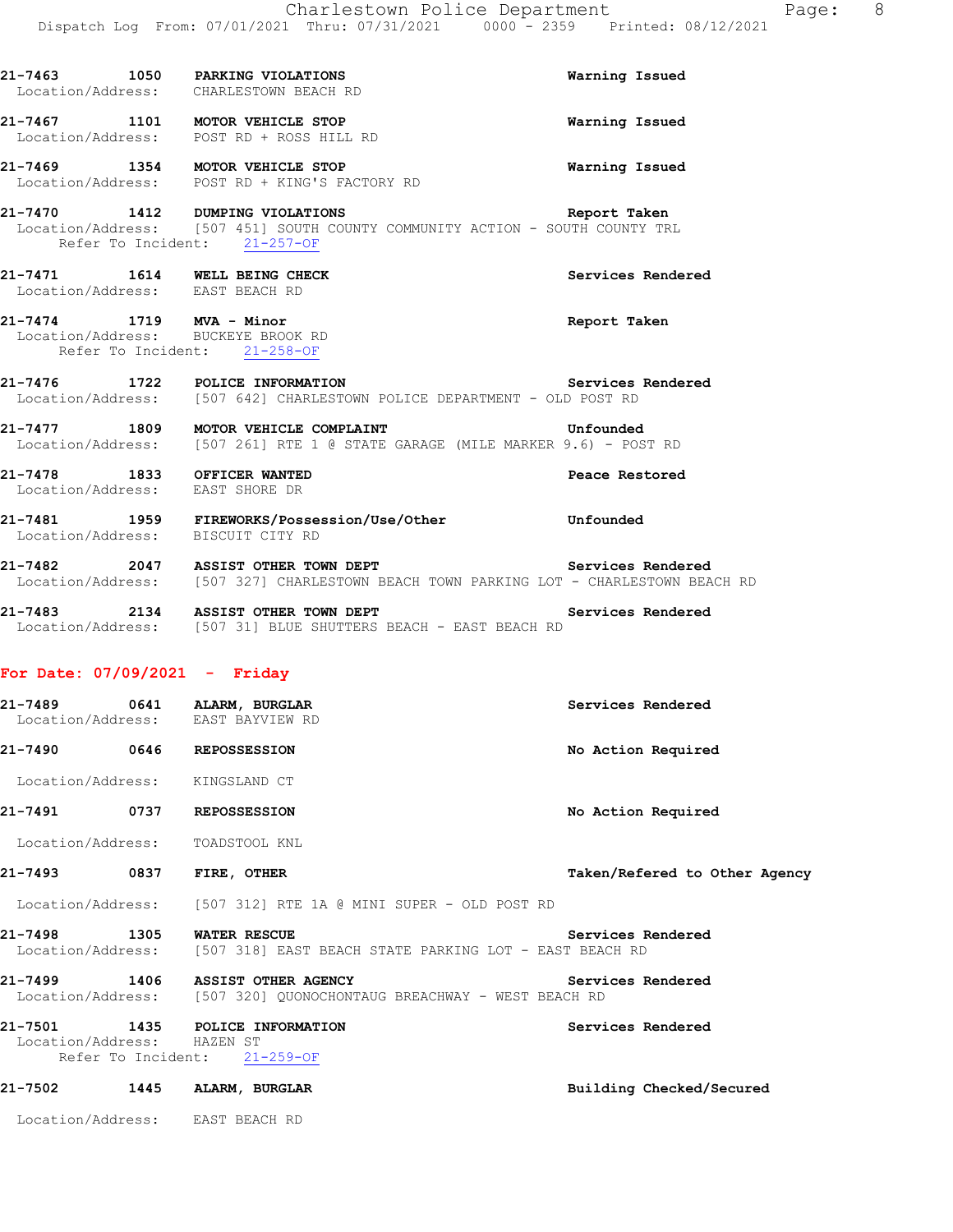|                                | Charlestown Police Department<br>Dispatch Log From: 07/01/2021 Thru: 07/31/2021 0000 <sup>-</sup> 2359 Printed: 08/12/2021                             | Page: 9                       |
|--------------------------------|--------------------------------------------------------------------------------------------------------------------------------------------------------|-------------------------------|
|                                | 21-7503 1503 TOWN COUNCIL DOCKET DELIVERY Services Rendered<br>Location/Address: [507 1] CHARLESTOWN TOWN HALL - SOUTH COUNTY TRL                      |                               |
|                                | 21-7505 1637 OFFICER WANTED<br>Location/Address: [507 252] GENERAL STANTON INN - OLD POST RD                                                           | Investigated                  |
|                                | 21-7511 2022 MOTOR VEHICLE STOP<br>Location/Address: [507 925] MILE MARKER 11.0 - POST RD                                                              | Citation Issued               |
|                                | 21-7512 2050 MOTOR VEHICLE STOP<br>Location/Address: [507 914] MILE MARKER 6.8 - WILDFLOWER RD                                                         | Warning Issued                |
|                                | 21-7513 2100 DISABLED MV<br>Location/Address: POST RD + BEND RD                                                                                        | Services Rendered             |
|                                | 21-7514 2137 FIREWORKS/Possession/Use/Other Unfounded<br>Location: COLUMBIA-HEIGHTS                                                                    |                               |
|                                | 21-7515 2139 ASSIST OTHER TOWN DEPT 21-7515 Services Rendered<br>Location/Address: [507 327] CHARLESTOWN BEACH TOWN PARKING LOT - CHARLESTOWN BEACH RD |                               |
|                                | 21-7516 2143 ASSIST OTHER TOWN DEPT 21-7516 Services Rendered<br>Location/Address: [507 31] BLUE SHUTTERS BEACH - EAST BEACH RD                        |                               |
|                                | For Date: $07/10/2021$ - Saturday                                                                                                                      |                               |
|                                | 21-7530 0949 ALARM, BURGLAR<br>Location/Address: [507 962] MOHEGAN RD                                                                                  | Services Rendered             |
| Location/Address: HOXSIE AVE   | 21-7531 1056 ASSIST CITIZEN                                                                                                                            | Services Rendered             |
|                                | 21-7535 1348 MOTOR VEHICLE COMPLAINT<br>Vicinity of: [507 19] CHARLESTOWN ELEMENTARY SCHOOL - CAROLINA BACK RD                                         | Investigated                  |
|                                | 21-7536 1350 POLICE INFORMATION<br>Location: [507 341] NINIGRET POND - EAST                                                                            | Unfounded                     |
|                                | 21-7541 1725 ASSIST CITIZEN<br>Location/Address: OLD SHANNOCK RD                                                                                       | Services Rendered             |
|                                |                                                                                                                                                        | No Action Required            |
|                                | Location/Address: CHARLESTOWN BEACH RD + BAXTER ST                                                                                                     |                               |
|                                | 21-7544 1949 WELL BEING CHECK<br>Location/Address: [507 416] MOHEGAN RD                                                                                | Investigated                  |
| 21-7546 2029 COMPLAINT         | Location/Address: [507 64] RATHSKELLER RESTAURANT - OLD COACH RD                                                                                       | Investigated                  |
| 21-7547 2046 FIRE, OTHER       | Location/Address: [507 930] NARRAGANSETT INDIAN HEALTH CENTER - OLD MILL RD                                                                            | Investigated                  |
|                                | 21-7549 2126 ASSIST CITIZEN<br>Location/Address: [507 21] BURLINGAME STATE PARK - CAMPING AREA - BURLINGAME STATE PARK RD                              | Services Rendered             |
|                                | 21-7551 2149 ASSIST OTHER TOWN DEPT<br>Location/Address: [507 327] CHARLESTOWN BEACH TOWN PARKING LOT - CHARLESTOWN BEACH RD                           | Services Rendered             |
|                                | 21-7552 2152 ASSIST OTHER POLICE DEPT                                                                                                                  | Taken/Refered to Other Agency |
| Location/Address: NINIGRET AVE |                                                                                                                                                        |                               |
|                                | 21-7553 2214 ASSIST OTHER TOWN DEPT<br>Location/Address: [507 31] BLUE SHUTTERS BEACH - EAST BEACH RD                                                  | Services Rendered             |
| 21-7554 2244 DISABLED MV       |                                                                                                                                                        | No Action Required            |
|                                | Location/Address: [507 19] CHARLESTOWN ELEMENTARY SCHOOL - CAROLINA BACK RD                                                                            |                               |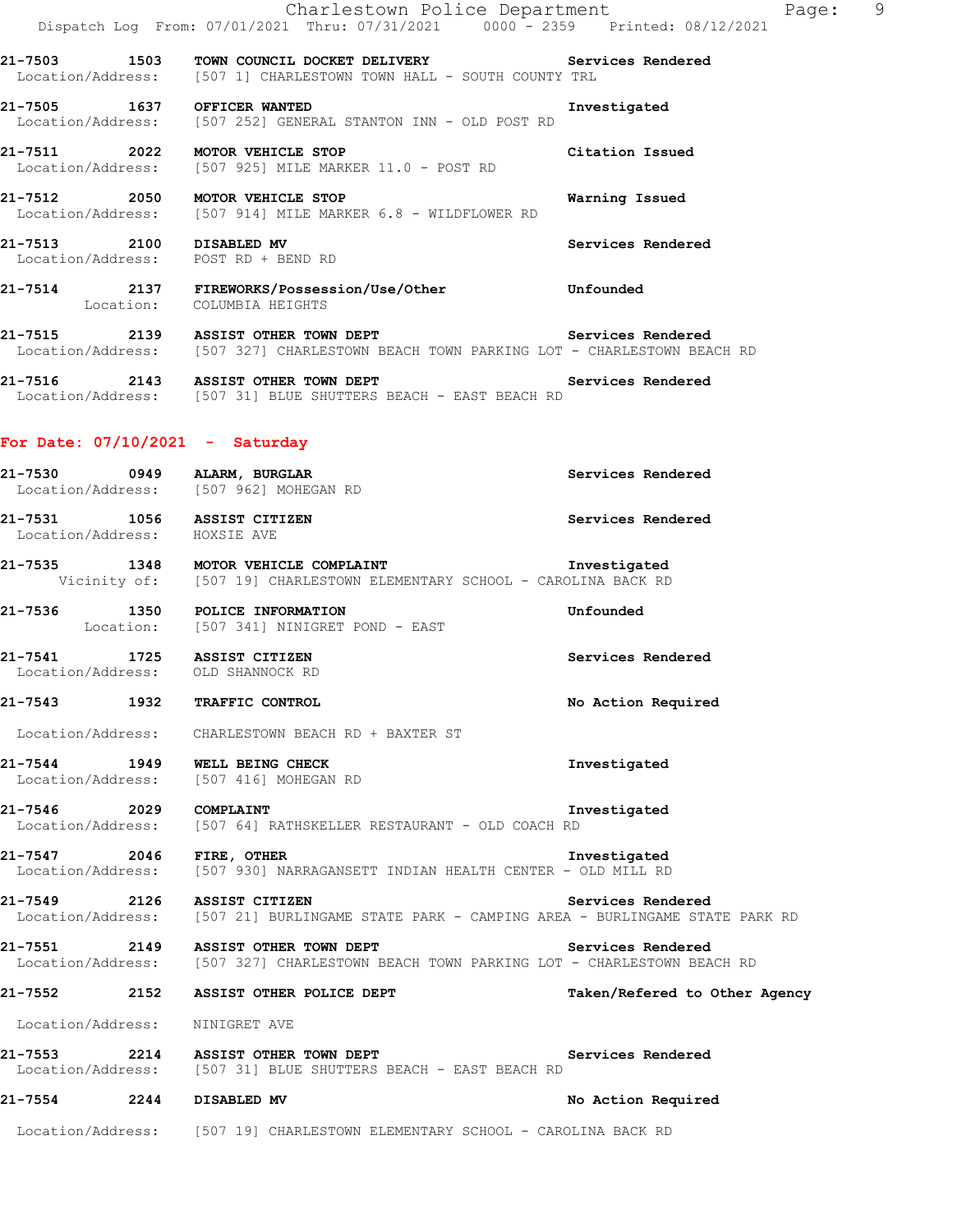Charlestown Police Department Page: 10 Dispatch Log From: 07/01/2021 Thru: 07/31/2021 0000 - 2359 Printed: 08/12/2021 **21-7555 2323 DISABLED MV Services Rendered**  Location/Address: MONTAUK RD + SANCTUARY RD **For Date: 07/11/2021 - Sunday 21-7556 0053 MOTOR VEHICLE STOP Warning Issued**  Location/Address: [507 100] RTE 1 @ FIORES (MILE MARKER 8.0) - POST RD **21-7562 0308 ALARM, BURGLAR Building Checked/Secured**  Location/Address: FIRST ST **21-7569 1009 POLICE INFORMATION No Action Required**  Location/Address: [507 219] SHELTER COVE MARINA - CHARLESTOWN BEACH RD **21-7571 1147 THREATS Report Taken**  Location/Address: KING'S FACTORY RD Refer To Incident: 21-260-OF **21-7572 1210 MVA - Minor Report Taken**  Location/Address: POST RD + EAST BEACH RD Refer To Accident: 21-83-AC **21-7574 1246 MOTOR VEHICLE STOP Warning Issued**  Vicinity of: KING'S FACTORY RD **21-7576 1350 MOTOR VEHICLE COMPLAINT Could Not Locate**  Location/Address: [507 258] RTE 1 @ SOUTH KINGSTOWN LINE (MM 11.4) - POST RD

**21-7577 1613 DISABLED MV Services Rendered**  Location/Address: POST RD + ROSS HILL RD

**21-7579 1719 TRAFFIC CONTROL Services Rendered**  Location/Address: [507 299] RTE 1A @ NINIGRET PARK - OLD POST RD

**21-7580 1725 MOTOR VEHICLE STOP Warning Issued**  Vicinity of: ALTON CAROLINA RD

**21-7583 1916 PSYCHOLOGICAL EMERGENCY Investigated**  Location/Address: CROSSLAND ST

**21-7584 1935 MOTOR VEHICLE STOP Warning Issued**  Location/Address: POST RD + MEADOW LN

**21-7590 2055 MOTOR VEHICLE STOP Investigated**  Location/Address: [507 276] RTE 2 @ RICHMOND LINE - SOUTH COUNTY TRL

21-7589 2103 MVA - Minor<br>Location/Address: [507 45] RIPPY'S LIQUOR MART - SOUTH COUNTY TRL [507 45] RIPPY'S LIQUOR MART - SOUTH COUNTY TRL

**21-7591 2147 ASSIST OTHER TOWN DEPT Services Rendered**  Location/Address: [507 31] BLUE SHUTTERS BEACH - EAST BEACH RD

**21-7592 2150 ASSIST OTHER AGENCY Services Rendered**  Location/Address: [507 327] CHARLESTOWN BEACH TOWN PARKING LOT - CHARLESTOWN BEACH RD

#### **For Date: 07/12/2021 - Monday**

| 21-7597           | 0148 | ALARM, BURGLAR                                  |                  | Building Checked/Secured |
|-------------------|------|-------------------------------------------------|------------------|--------------------------|
| Location/Address: |      | HOWARD DR                                       |                  |                          |
| 21-7605           | 0630 | ALARM, BURGLAR                                  |                  | Building Checked/Secured |
| Location/Address: |      | [507_46] WASHINGTON TRUST COMPANY - OLD POST RD |                  |                          |
| 21-7610           | 1046 | 911 CALLS/False/Hang-Ups/Open                   | Could Not Locate |                          |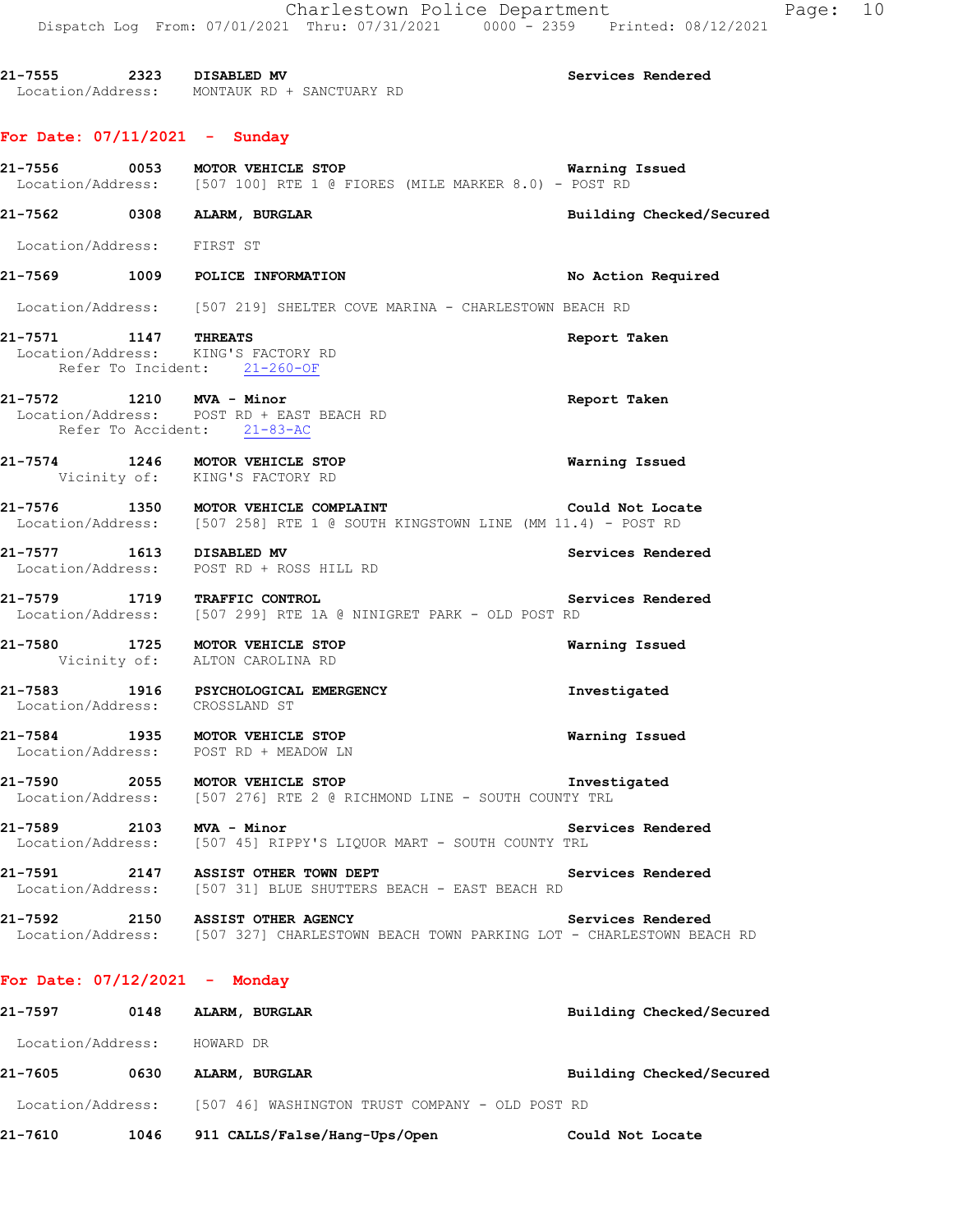Charlestown Police Department Fage: 11 Dispatch Log From: 07/01/2021 Thru: 07/31/2021 0000 - 2359 Printed: 08/12/2021 Vicinity of: DRIFTWOOD DR **21-7612 1551 LARCENY Report Taken**  Location/Address: [507 929] CHURCHWOODS HOUSING COMPLEX - OLD POST RD Refer To Incident: 21-262-OF **21-7613 1725 MOTOR VEHICLE STOP Warning Issued**  Location/Address: POST RD + WEST BEACH RD **21-7619 1905 ANIMAL COMPLAINT Taken/Refered to Other Agency** Location/Address: [507 260] RTE 1 @ GENERAL STANTON - POST RD **21-7620 1939 FOLLOW-UP INVESTIGATION Investigated**  Location/Address: SHANNOCK RD **21-7621 2107 ASSIST OTHER TOWN DEPT Services Rendered**  Location/Address: [507 327] CHARLESTOWN BEACH TOWN PARKING LOT - CHARLESTOWN BEACH RD **21-7622 2112 ALARM, CO DETECTOR False Alarm**  Location/Address: **21-7623 2127 ASSIST OTHER TOWN DEPT Services Rendered**  Location/Address: [507 31] BLUE SHUTTERS BEACH - EAST BEACH RD **For Date: 07/13/2021 - Tuesday 21-7632 0021 MOTOR VEHICLE COMPLAINT Unfounded**  Location/Address: [507 258] RTE 1 @ SOUTH KINGSTOWN LINE (MM 11.4) - POST RD **21-7633 0031 MOTOR VEHICLE COMPLAINT Investigated**  Location/Address: [507 909] MILE MARKER 5.2 - WEST BEACH RD **21-7634 0035 MOTOR VEHICLE STOP Investigated**  Location/Address: [507 100] RTE 1 @ FIORES (MILE MARKER 8.0) - POST RD **21-7636 1003 911 CALLS/False/Hang-Ups/Open Investigated**  Location/Address: [507 23] U. S. FISH & WILDLIFE HEADQUARTERS - BEND RD **21-7637 1007 WELL BEING CHECK Investigated**  Location/Address: [507 28] SIMPLE PEASURES - SOUTH COUNTY TRL **21-7639 1048 DUMPING VIOLATIONS Investigated**  Location/Address: CAROLINA BACK RD Refer To Incident: 21-263-OF **21-7640 1057 SUSPICIOUS ACTIVITY/VEHICLE Investigated**  Location/Address: [507 20] NINIGRET PARK - PARK LN **21-7641 1313 FOLLOW-UP INVESTIGATION Could Not Locate**  Location/Address: CAROLINA BACK RD **21-7644 1719 DISABLED MV Services Rendered**  Vicinity of: [507 642] CHARLESTOWN POLICE DEPARTMENT - OLD POST RD **21-7645 1735 ASSIST OTHER POLICE DEPT 1125 Investigated** Location/Address: [507 26] CHARLESTOWN BEACHWAY - CHARLESTOWN BEACH RD [507 26] CHARLESTOWN BREACHWAY - CHARLESTOWN BEACH RD **21-7646 1758 POLICE TRANSPORT Services Rendered**  Vicinity of: [507 642] CHARLESTOWN POLICE DEPARTMENT - OLD POST RD **21-7647 1823 MOTOR VEHICLE COMPLAINT Unfounded**  Location/Address: [507 20] NINIGRET PARK - PARK LN **21-7649 1918 ASSIST OTHER POLICE DEPT Services Rendered**  Location/Address: [507 284] RTE 91 @ RICHMOND LINE - ALTON CAROLINA RD **21-7650 1938 ANIMAL COMPLAINT Services Rendered**  Location/Address: KING'S FACTORY RD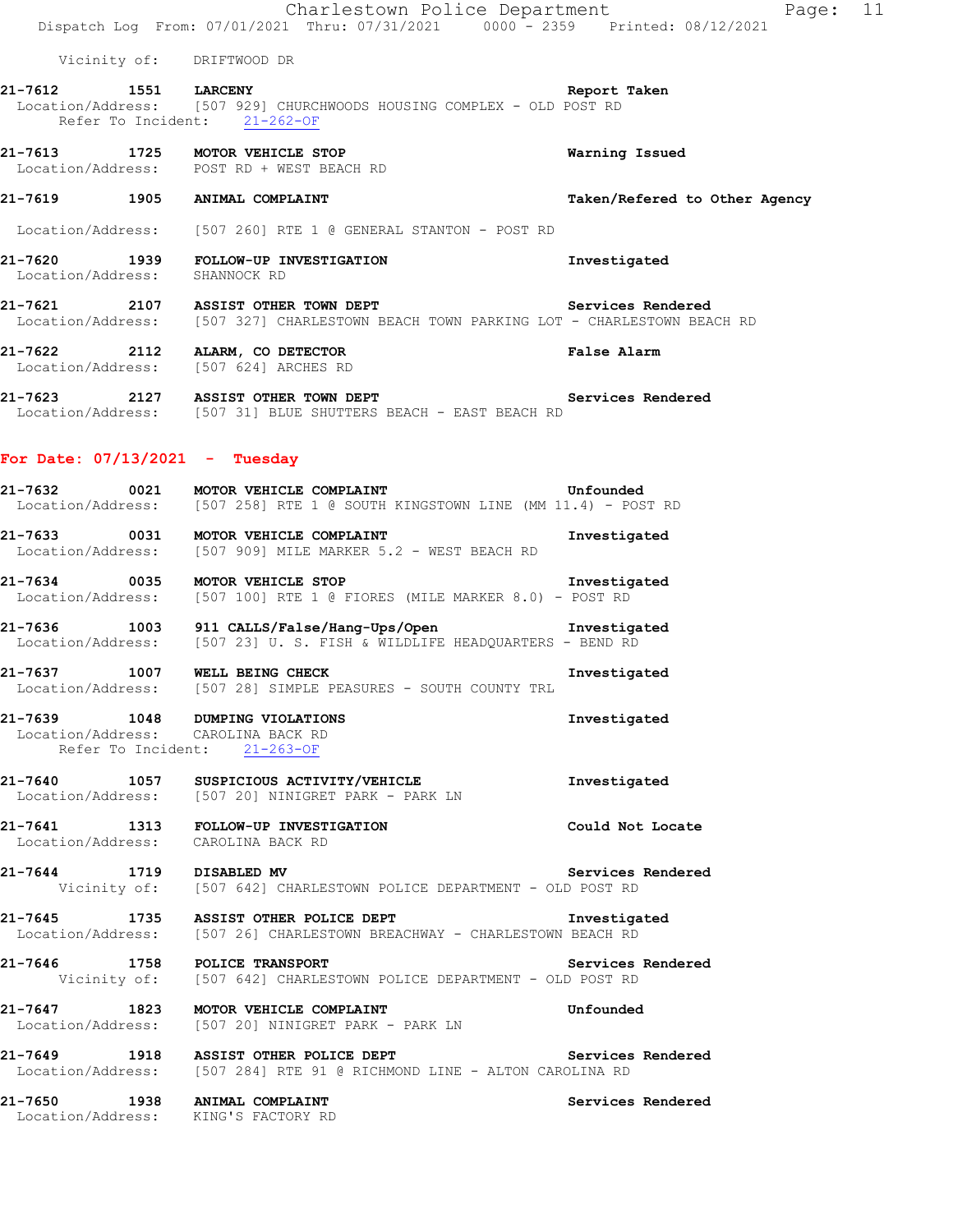Location/Address: [507 31] BLUE SHUTTERS BEACH - EAST BEACH RD

**21-7652 2114 ASSIST OTHER TOWN DEPT Services Rendered**  Location/Address: [507 327] CHARLESTOWN BEACH TOWN PARKING LOT - CHARLESTOWN BEACH RD

**21-7653 2149 FIREWORKS/Possession/Use/Other Could Not Locate**  Location/Address: MATUNUCK SCHOOLHOUSE RD + NORTH NIANTIC DR

**21-7655 2354 MOTOR VEHICLE STOP Warning Issued**  Location/Address: [507 100] RTE 1 @ FIORES (MILE MARKER 8.0) - POST RD

### **For Date: 07/14/2021 - Wednesday**

- **21-7656 0037 ALARM, CO DETECTOR Services Rendered**  Location/Address: ALDER RD **21-7657 0241 DISTURBANCE/Music/Noise Services Rendered**
- Location/Address: [507 45] RIPPY'S LIQUOR MART SOUTH COUNTY TRL Refer To Incident: 21-264-OF
- **21-7663 0756 JUVENILE OFFENSES Investigated**  Location/Address: [507 552] OLD COACH RD Refer To Incident: 21-265-OF
- **21-7665 1421 MOTOR VEHICLE COMPLAINT Could Not Locate**  Location/Address: [507 275] RTE 1 @ WESTERLY LINE - POST RD
- **21-7666 1424 OFFICER WANTED Services Rendered**  Location/Address: [507 45] RIPPY'S LIQUOR MART - SOUTH COUNTY TRL
- **21-7671 1832 DISABLED MV Services Rendered**  Location/Address: POST RD + PROSSER TRL
- **21-7672 2045 LARCENY Report Taken**  Location/Address: [507 642] CHARLESTOWN POLICE DEPARTMENT - OLD POST RD Refer To Incident: 21-266-OF
- **21-7673 2110 FOLLOW-UP INVESTIGATION Investigated**  Location/Address: OLD POST RD
- 21-7674 2115 FOLLOW-UP INVESTIGATION **Investigated Investigated Location/Address:** [507 921] MILE MARKER 9.6 CROSS MILLS RD [507 921] MILE MARKER 9.6 - CROSS MILLS RD
- **21-7675 2115 ASSIST OTHER TOWN DEPT Services Rendered**  Location/Address: [507 31] BLUE SHUTTERS BEACH - EAST BEACH RD
- **21-7676 2120 FOLLOW-UP INVESTIGATION Investigated**  Location/Address: OLD POST RD
- **21-7677 2132 ASSIST OTHER TOWN DEPT Services Rendered**  Location/Address: [507 327] CHARLESTOWN BEACH TOWN PARKING LOT - CHARLESTOWN BEACH RD

### **For Date: 07/15/2021 - Thursday**

- **21-7685 0053 MOTOR VEHICLE STOP Warning Issued**  Vicinity of: POST RD + WILDFLOWER RD
- **21-7689 0145 WELL BEING CHECK Could Not Locate**  Location/Address: [507 943] SHANNOCK VILLAGE COTTAGES - SHANNOCK RD
- **21-7692 0849 POLICE INFORMATION Services Rendered**  Location/Address: [507 642] CHARLESTOWN POLICE DEPARTMENT - OLD POST RD
- **21-7693 0917 TRAFFIC CONTROL Services Rendered**  Location/Address: [507 31] BLUE SHUTTERS BEACH - EAST BEACH RD
- **21-7694 0930 ASSIST OTHER POLICE DEPT Services Rendered**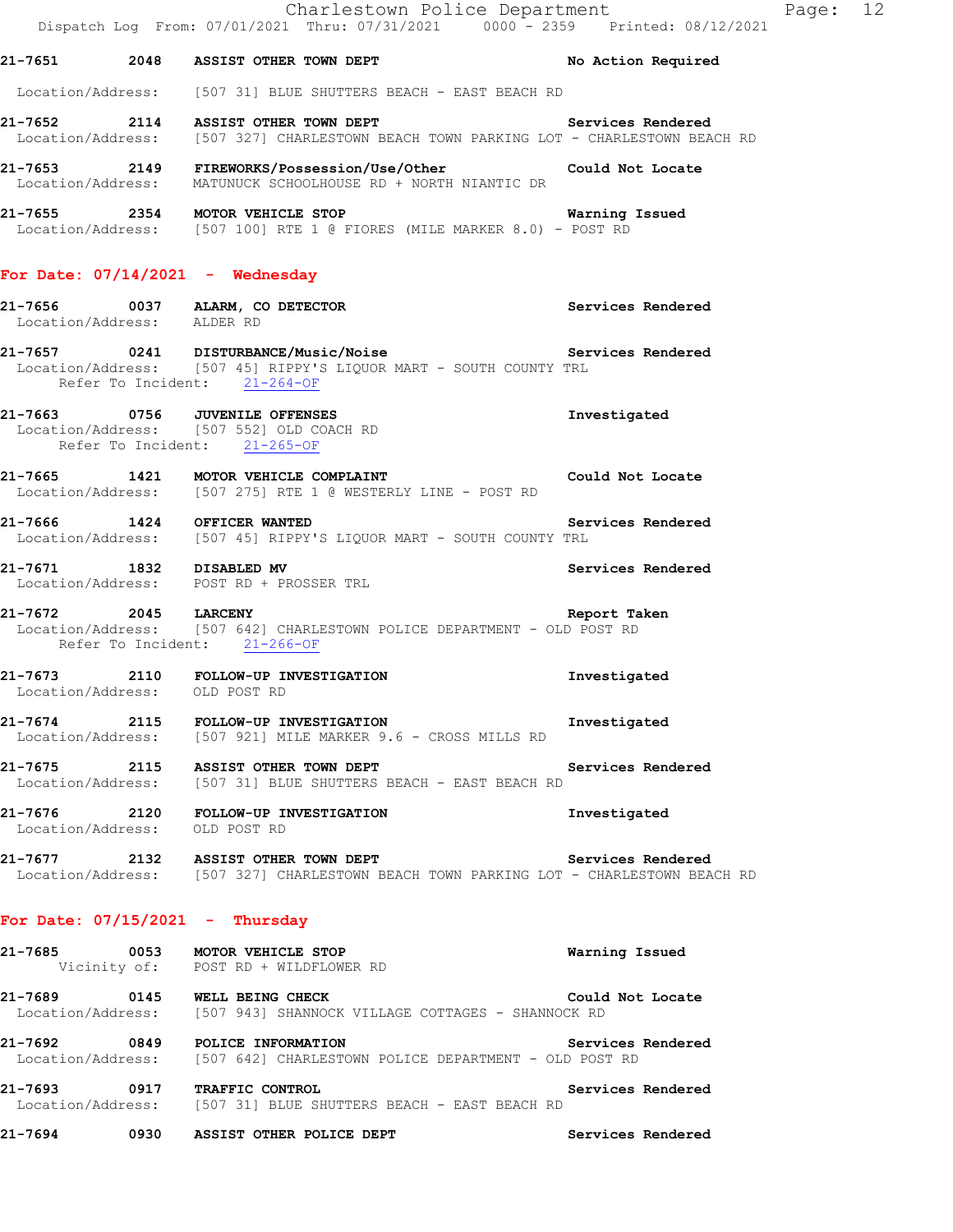Charlestown Police Department Fage: 13 Dispatch Log From: 07/01/2021 Thru: 07/31/2021 0000 - 2359 Printed: 08/12/2021 Location/Address: CEDAR RD **21-7699 1021 ASSIST CITIZEN Services Rendered**  Location/Address: POST RD + PROSSER TRL **21-7700 1029 ALARM, BURGLAR Building Checked/Secured**  Location/Address: POST RD **21-7701 1039 MVA - Minor Report Taken**  Location/Address: [507 88] EAST WEST MARKET - POST RD Refer To Accident: 21-85-AC **21-7702 1043 ALARM, BURGLAR False Alarm**  Location/Address: POST RD **21-7703 1124 ASSIST OTHER POLICE DEPT Services Rendered**  Location/Address: [507 642] CHARLESTOWN POLICE DEPARTMENT - OLD POST RD **21-7704 1201 ANIMAL COMPLAINT Services Rendered**  Location/Address: OCEAN VIEW AVE **21-7706 1305 TRAFFIC CONTROL Warning Issued**  Location/Address: [507 303] RTE 1 @ SOUTH SHORE MENTAL HEALTH (MM 9.0) - POST RD **21-7707 1309 TRAFFIC CONTROL Services Rendered**  Location/Address: NARROW LN **21-7708 1323 MOTOR VEHICLE STOP Warning Issued**  Location/Address: OLD POST RD + KING TOM DR **21-7709 1333 MOTOR VEHICLE STOP Warning Issued**  Location/Address: [507 266] RTE 1 @ WILLOWS - POST RD **21-7711 1345 TRAFFIC CONTROL Warning Issued**  Location/Address: WEST BEACH RD **21-7712 1354 MOTOR VEHICLE STOP Warning Issued**  Location/Address: [507 303] RTE 1 @ SOUTH SHORE MENTAL HEALTH (MM 9.0) - POST RD **21-7715 1445 OFFICER WANTED Investigated**  Location/Address: [507 929] CHURCHWOODS HOUSING COMPLEX - OLD POST RD **21-7716 1514 FOUND/LOST PROPERTY Report Taken**  Location/Address: [507 642] CHARLESTOWN POLICE DEPARTMENT - OLD POST RD Refer To Incident: 21-267-OF **21-7718 1559 OFFICER WANTED Investigated**  Location/Address: [507 865] ARNOLD FAMILY CABIN - KING'S FACTORY RD **21-7720 1714 ROAD HAZARD/OBSTRUCTION Removed Hazard**  Location/Address: [507 260] RTE 1 @ GENERAL STANTON - POST RD **21-7721 1724 TRAFFIC CONTROL Services Rendered Secuidation**/Address: [507 910] MILE MARKER 5.6 - EAST BEACH RD [507 910] MILE MARKER 5.6 - EAST BEACH RD 21-7724 2013 OFFICER WANTED **Unfounded** Location/Address: [507 55] BRADFORD SPORTSMEN'S CLUB - ROSS HILL RD [507 55] BRADFORD SPORTSMEN'S CLUB - ROSS HILL RD **21-7727 2155 OFFICER WANTED Unfounded**  Location/Address: OLD SHANNOCK RD + CAROLINA BACK RD **21-7728 2200 ASSIST OTHER TOWN DEPT** Services Rendered Location/Address: [507 31] BLUE SHUTTERS BEACH - EAST BEACH RD [507 31] BLUE SHUTTERS BEACH - EAST BEACH RD **21-7729 2219 MOTOR VEHICLE COMPLAINT Warning Issued**  Location/Address: [507 910] MILE MARKER 5.6 - EAST BEACH RD **21-7730 2224 ASSIST OTHER TOWN DEPT Services Rendered**  Location/Address: [507 327] CHARLESTOWN BEACH TOWN PARKING LOT - CHARLESTOWN BEACH RD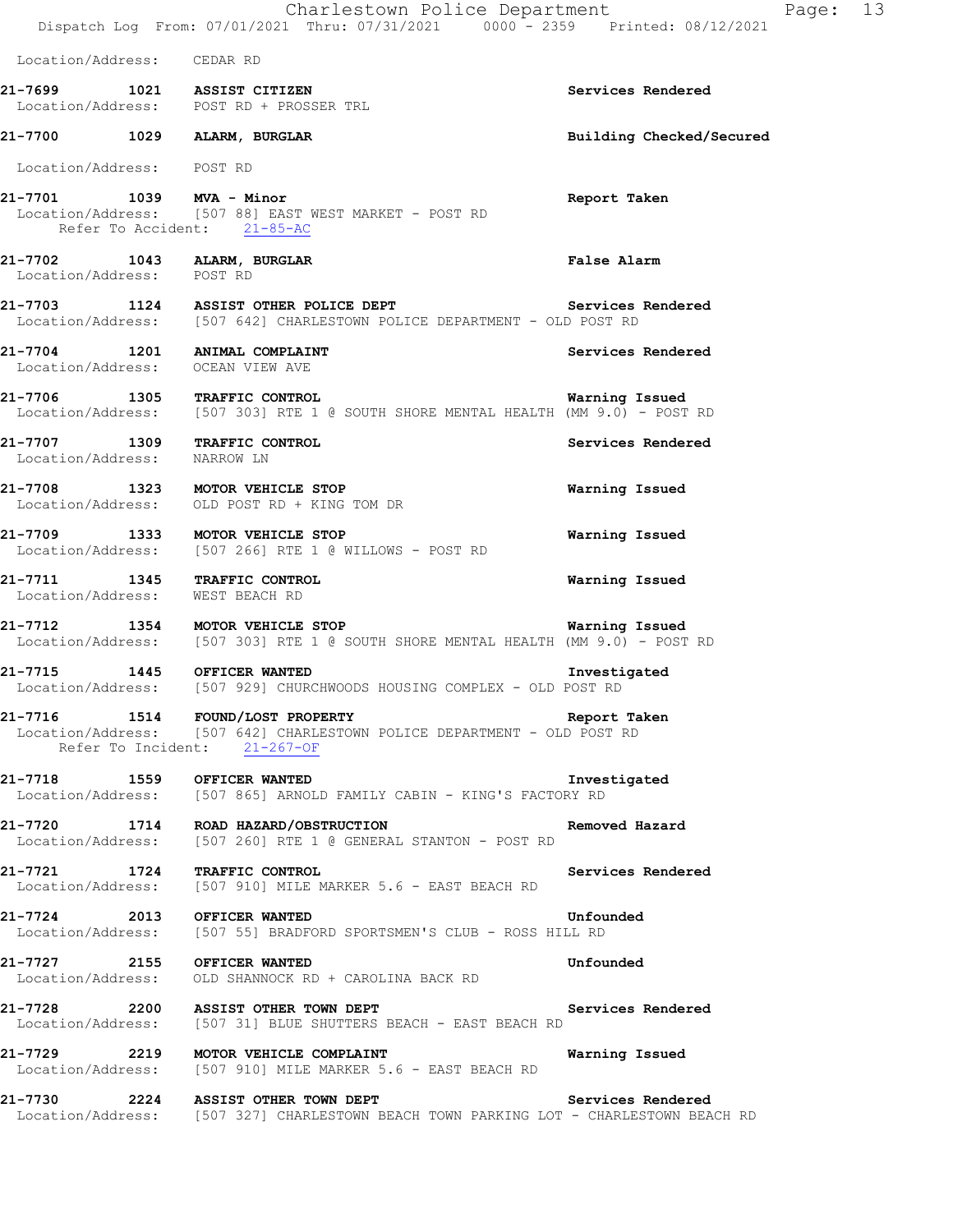**21-7739 0259 DISABLED MV Removed Hazard** 

**For Date: 07/16/2021 - Friday**

# Vicinity of: [507 208] HITCHING POST - POST RD **21-7742 0606 ROAD HAZARD/OBSTRUCTION Services Rendered**  Location/Address: [507 849] NINIGRET NATIONAL WILDLIFE REFUGE - POST RD **21-7743 0718 THREATS Report Taken**  Location/Address: BISCUIT CITY RD Refer To Incident: 21-268-OF **21-7746 0916 TRAFFIC CONTROL No Action Required**  Location/Address: CHARLESTOWN BEACH RD + BAXTER ST **21-7750 1009 PARKING VIOLATIONS Warning Issued**  Location/Address: MIDLAND RD **21-7752 1053 PARKING VIOLATIONS Investigated**  Location/Address: NANCY LN **21-7753 1105 TRAFFIC CONTROL Services Rendered**  Location/Address: CHARLESTOWN BEACH RD **21-7754 1243 TRAFFIC CONTROL**<br>Location/Address: [507 49] CHARLESTOWN TOWN BEACH - CHARLESTOWN BEACH RD [507 49] CHARLESTOWN TOWN BEACH - CHARLESTOWN BEACH RD **21-7756 1336 TRAFFIC CONTROL Services Rendered**  Location/Address: CHARLESTOWN BEACH RD **21-7759 1402 PARKING VIOLATIONS Services Rendered**  Location/Address: [507 321] CHARLESTOWN BEACH BOAT LAUNCH - CHARLESTOWN BEACH RD **21-7760 1446 ASSIST ELDERLY Investigated**  [507 66] WILLOWS RESORT - POST RD **21-7761 1512 TRAFFIC CONTROL Services Rendered**  Location/Address: MATUNUCK SCHOOLHOUSE RD **21-7764 1600 MVA - Minor Report Taken**  Location/Address: TOWN DOCK RD Refer To Accident: 21-86-AC **21-7767 1625 ALARM, BURGLAR Building Checked/Secured**  Location/Address: DEBBY LN **21-7768 1721 ASSIST OTHER AGENCY Services Rendered**  Location/Address: OLD MILL RD **21-7770 1808 OFFICER WANTED Services Rendered**  Location/Address: CEDAR MEADOWS RD Refer To Incident: 21-269-OF Refer To Arrest: 21-88-AR **21-7771 1838 ASSIST OTHER AGENCY Services Rendered**  [507 21] BURLINGAME STATE PARK - CAMPING AREA - BURLINGAME STATE PARK RD **21-7772 1935 ALARM, BURGLAR Building Checked/Secured**  Location/Address: [507 839] PEPLER RESIDENCE - QUAIL LN **21-7773 2019 MOTOR VEHICLE COMPLAINT Taken/Refered to Other Agency** Vicinity of: [507 271] RTE 1 @ MICHAEL'S - POST RD **21-7774 2025 ANIMAL COMPLAINT Services Rendered**  Location/Address: COLUMBIA HEIGHTS OVAL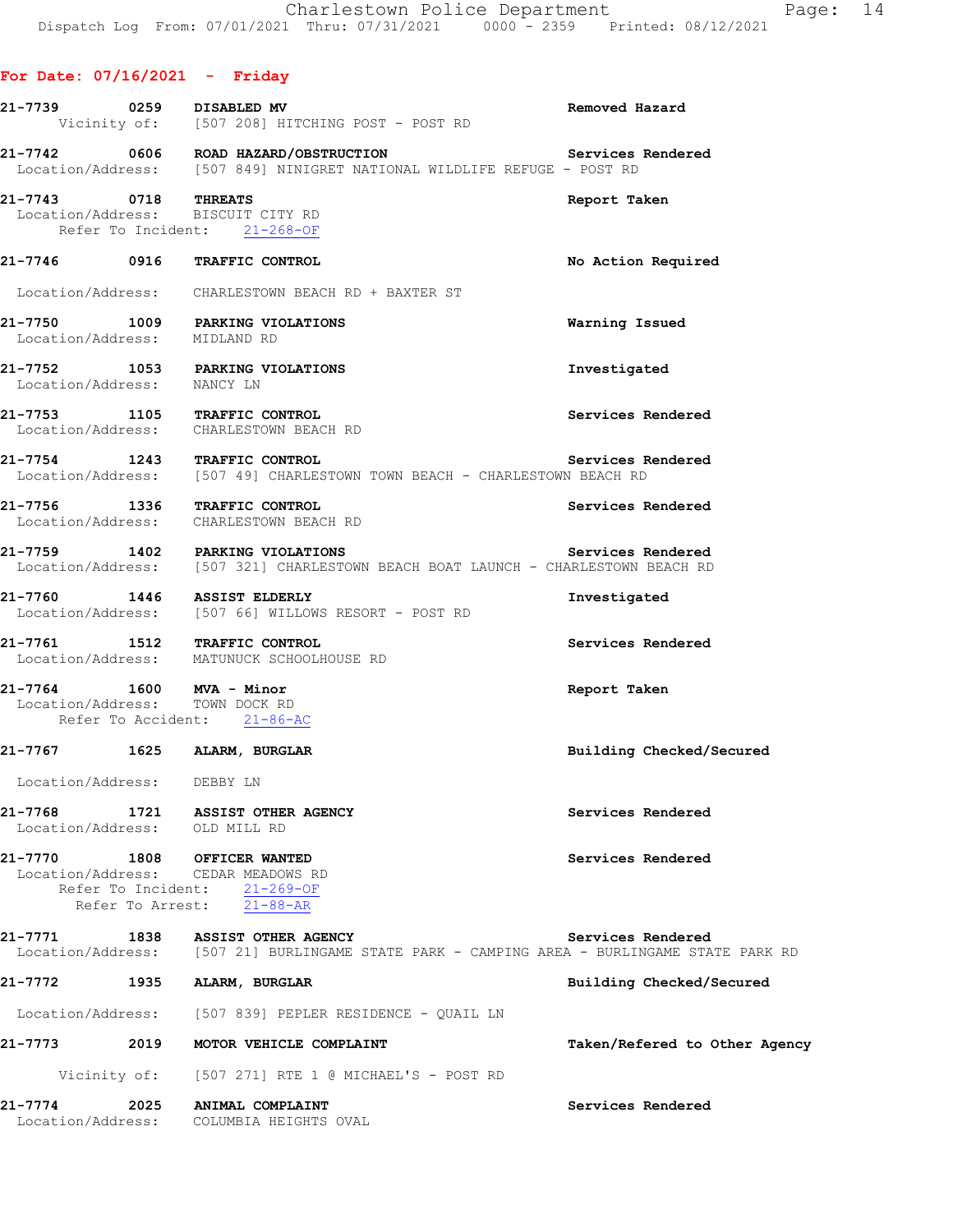|                            | Charlestown Police Department<br>Dispatch Log From: 07/01/2021 Thru: 07/31/2021 0000 <sup>-</sup> 2359 Printed: 08/12/2021         | Page: 15                      |
|----------------------------|------------------------------------------------------------------------------------------------------------------------------------|-------------------------------|
|                            | 21-7775 2045 MOTOR VEHICLE COMPLAINT                                                                                               | Taken/Refered to Other Agency |
|                            | Vicinity of: [507 318] EAST BEACH STATE PARKING LOT - EAST BEACH RD                                                                |                               |
|                            | 21-7776 2110 ASSIST OTHER TOWN DEPT Services Rendered<br>Location/Address: [507 31] BLUE SHUTTERS BEACH - EAST BEACH RD            |                               |
|                            | 21-7777 2202 SUSPICIOUS ACTIVITY/VEHICLE<br>Location/Address: RIDGEWOOD RD                                                         | Investigated                  |
|                            | 21-7778 2246 WELL BEING CHECK<br>Vicinity of: POST RD + KING'S FACTORY RD                                                          | <b>Services Rendered</b>      |
|                            | For Date: $07/17/2021$ - Saturday                                                                                                  |                               |
| Vicinity of: ENNIS LN      | 21-7783 0249 FIREWORKS/Possession/Use/Other Services Rendered                                                                      |                               |
|                            | 21-7789 0735 MVA - W/Injury/Fluid/Hazard <b>1988 Report Taken</b><br>Location/Address: ROSS HILL RD<br>Refer To Accident: 21-87-AC |                               |
|                            | 21-7791 0816 TRAFFIC CONTROL 21-7791 Services Rendered<br>Location/Address: [507 31] BLUE SHUTTERS BEACH - EAST BEACH RD           |                               |
|                            | 21-7793 0922 COMPLAINT<br>Location/Address: [507 21] BURLINGAME STATE PARK - CAMPING AREA SITE 658 - BURLINGAME STATE PARK RD      |                               |
| Location/Address: LAURI DR | 21-7796 1033 VANDALISM<br>Refer To Incident: 21-270-OF                                                                             | Report Taken                  |
|                            | 21-7797 1035 ASSIST OTHER AGENCY<br>Location/Address: [507 219] SHELTER COVE MARINA - CHARLESTOWN BEACH RD                         | Services Rendered             |
|                            | 21-7801 1229 ASSIST CITIZEN<br>Location/Address: [507 31] BLUE SHUTTERS BEACH - EAST BEACH RD                                      | Services Rendered             |
|                            | 21-7803 1343 TRAFFIC CONTROL<br>Location/Address: CHARLESTOWN BEACH RD                                                             | Services Rendered             |
|                            | 21-7804 1346 ASSIST OTHER TOWN DEPT<br>Location/Address: [507 219] SHELTER COVE MARINA - CHARLESTOWN BEACH RD                      | Services Rendered             |
|                            | 21-7805 1507 MVA - W/Injury/Fluid/Hazard                                                                                           | Transported to Hospital       |
|                            | Location/Address: POST RD + FALCONE LN<br>Refer To Accident: 21-88-AC                                                              |                               |
|                            | 21-7806 1547 ASSIST OTHER AGENCY<br>Location/Address: [507 318] EAST BEACH STATE PARKING LOT - EAST BEACH RD                       | Services Rendered             |
|                            | 21-7811 2024 ASSIST CITIZEN<br>Location/Address: ROSS HILL RD                                                                      | Services Rendered             |
| Location/Address: ENNIS LN | 21-7812 2041 FIREWORKS/Possession/Use/Other                                                                                        | Investigated                  |
|                            | 21-7813 2058 WELL BEING CHECK<br>Vicinity of: POST RD + KING'S FACTORY RD                                                          | Could Not Locate              |
|                            | 21-7814 2111 ASSIST OTHER TOWN DEPT<br>Location/Address: [507 327] CHARLESTOWN BEACH TOWN PARKING LOT - CHARLESTOWN BEACH RD       | Services Rendered             |
|                            | 21-7815 2112 ASSIST OTHER TOWN DEPT<br>Location/Address: [507 31] BLUE SHUTTERS BEACH - EAST BEACH RD                              | Services Rendered             |
|                            | 21-7817 2152 OFFICER WANTED<br>Location/Address: [507 252] GENERAL STANTON INN - OLD POST RD<br>Refer To Incident: 21-271-OF       | Report Taken                  |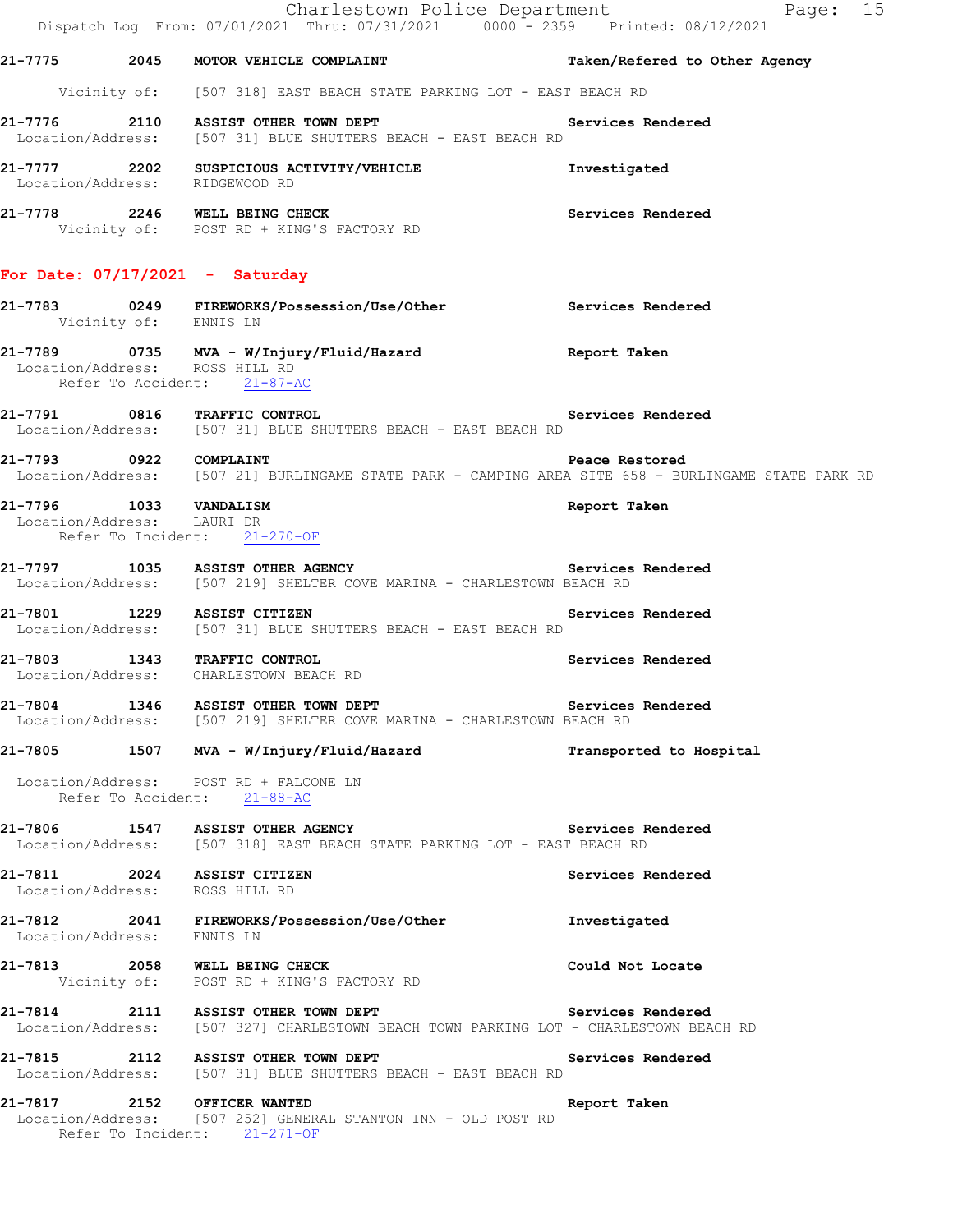**21-7818 2334 DISTURBANCE/Music/Noise Peace Restored**  Location/Address: KLONDIKE RD

### **For Date: 07/18/2021 - Sunday**

|                             |                    | 21-7827 0712 SUSPICIOUS ACTIVITY/VEHICLE<br>Location/Address: BROWN HILL RD + CHARLESTOWN BEACH RD                                       | <b>Warning Issued</b>          |
|-----------------------------|--------------------|------------------------------------------------------------------------------------------------------------------------------------------|--------------------------------|
|                             |                    | 21-7829 0811 PARKING VIOLATIONS Citation Issued<br>Location/Address: [507 327] CHARLESTOWN BEACH TOWN PARKING LOT - CHARLESTOWN BEACH RD |                                |
|                             |                    | 21-7830 0931 TRAFFIC CONTROL                                                                                                             | No Action Required             |
|                             |                    | Location/Address: [507 604] BESTWAY GAS STATION - POST RD                                                                                |                                |
|                             |                    | 21-7833 1201 TRAFFIC CONTROL                                                                                                             | No Action Required             |
|                             |                    | Location/Address: PROSSER TRL + EAST QUAIL RUN                                                                                           |                                |
|                             |                    | 21-7834 1203 ASSIST CITIZEN Services Rendered<br>Location/Address: [507 368] CHARLESTOWN RICHMOND FIRE DEPARTMENT - SOUTH COUNTY TRL     |                                |
|                             |                    | 21-7835 1220 TRAFFIC CONTROL                                                                                                             | No Action Required             |
|                             |                    | Location/Address: [507 604] BESTWAY GAS STATION - POST RD                                                                                |                                |
|                             |                    | 21-7837 1251 MOTOR VEHICLE STOP<br>Location/Address: [507 299] RTE 1A @ NINIGRET PARK - OLD POST RD                                      | Citation Issued                |
|                             |                    | Location/Address: MOHEGAN RD + MONTAUK RD                                                                                                |                                |
| Location/Address: HOWARD DR |                    | 21-7840 1335 ALARM, BURGLAR                                                                                                              | <b>False Alarm</b>             |
|                             |                    | 21-7842 1350 MOTOR VEHICLE STOP 120 120 Warning Issued<br>Location/Address: [507 100] RTE 1 @ FIORES (MILE MARKER 8.0) - POST RD         |                                |
|                             |                    | 21-7843 1532 FOLLOW-UP INVESTIGATION<br>Location/Address: OLD POST RD                                                                    | Investigated                   |
|                             |                    | 21-7847   1614   DOMESTIC/Assault/Diso/Other<br>Location/Address: [507 66] WILLOWS RESORT - POST RD<br>Refer To Incident: 21-272-OF      | Investigated                   |
|                             |                    | 21-7848 1620 WELL BEING CHECK                                                                                                            | Taken to Family/Guardian/Other |
| Location/Address: WALL ST   |                    |                                                                                                                                          |                                |
| Location/Address:           |                    | 21-7850 1716 FIRE, OTHER<br>LIISA DR                                                                                                     | Extinquished                   |
| 21-7851                     | 1739               | TRAFFIC CONTROL                                                                                                                          | No Action Required             |
|                             |                    | Location/Address: MATUNUCK SCHOOLHOUSE RD                                                                                                |                                |
|                             |                    | 21-7852 1822 FOLLOW-UP INVESTIGATION<br>Location/Address: CEDAR MEADOWS RD                                                               | Investigated                   |
| Location/Address:           |                    | 21-7855 1842 FOLLOW-UP INVESTIGATION<br>LAKESIDE DR                                                                                      | Investigated                   |
| 21-7856                     |                    | 1858 WELL BEING CHECK                                                                                                                    | No Action Required             |
|                             |                    | Location/Address: SAND PLAIN RD                                                                                                          |                                |
|                             | Refer To Incident: | 21-7857 1907 FOUND/LOST PROPERTY<br>Location/Address: [507 276] RTE 2 @ RICHMOND LINE - SOUTH COUNTY TRL<br>$21 - 273 - OF$              | Investigated                   |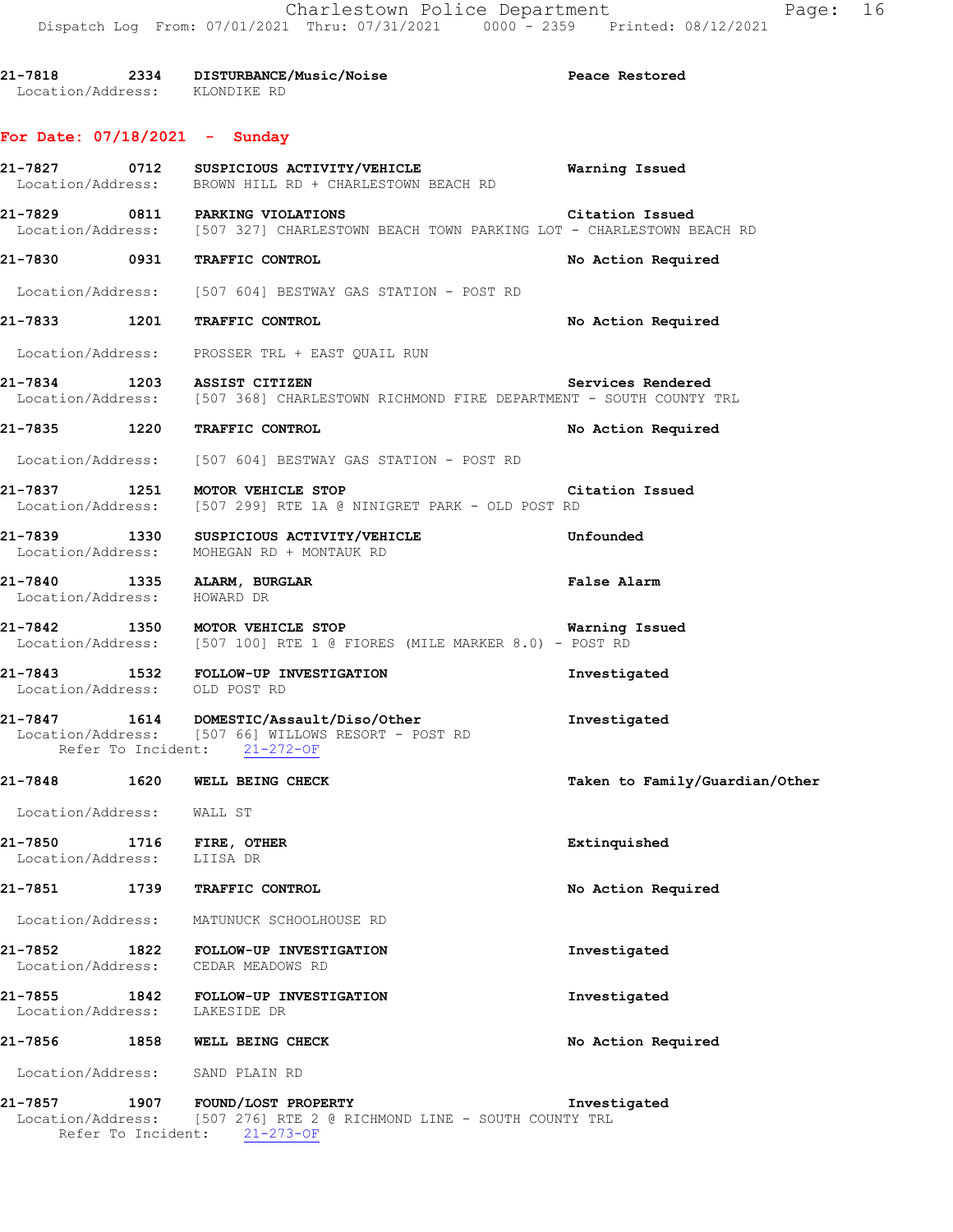**21-7859 1913 ROAD HAZARD/OBSTRUCTION Removed Hazard** 

 Location/Address: ROSS HILL RD **21-7860 1922 DIS CONDUCT / FIGHT Investigated**  Location/Address: NANCY LN **21-7861 1947 FOLLOW-UP INVESTIGATION Investigated**  Location/Address: CAROLINA BACK RD **21-7863 2103 ASSIST OTHER TOWN DEPT Services Rendered**  Location/Address: [507 31] BLUE SHUTTERS BEACH - EAST BEACH RD **21-7864 2122 MVA - W/Injury/Fluid/Hazard Arrest(s) Made**  Location/Address: OLD POST RD Refer To Accident: 21-89-AC Refer To Arrest: 21-89-AR **21-7865 2240 ANIMAL COMPLAINT Taken/Refered to Other Agency** Location/Address: [507 238] LOBSTER POT RESTAURANT - POST RD **For Date: 07/19/2021 - Monday 21-7867 0050 ASSIST OTHER TOWN DEPT Services Rendered**  [507 327] CHARLESTOWN BEACH TOWN PARKING LOT - CHARLESTOWN BEACH RD **21-7871 0313 ALARM, BURGLAR Building Checked/Secured**  Location/Address: FIRST ST **21-7874 0741 ALARM, FIRE Services Rendered**  Location/Address: [507 530] NARRAGANSETT INDIAN FOUR WINDS COMMUNITY CENT - SOUTH COUNTY TRL **21-7876 0838 LOST/STOLEN LICENSE PLATES Report Taken**  Location/Address: COLUMBIA HEIGHTS OVAL Refer To Incident: 21-274-OF **21-7879 1020 MVA - Minor Report Taken**  Location/Address: [507 921] MILE MARKER 9.6 - CROSS MILLS RD Refer To Accident: 21-90-AC **21-7881 1143 POLICE TRANSPORT Taken/Refered to Other Agency** Location/Address: [507 642] CHARLESTOWN POLICE DEPARTMENT - OLD POST RD **21-7884 1350 MVA - Minor Report Taken**  Location/Address: ROSS HILL RD + POST RD Refer To Accident: 21-91-AC **21-7886 1407 POLICE INFORMATION No Action Required**  Location/Address: [507 719] NEW BISCUIT CITY RD **21-7887 1417 MOTOR VEHICLE COMPLAINT Could Not Locate**  Location/Address: OLD POST RD **21-7888 1441 MOTOR VEHICLE STOP Warning Issued**  Location/Address: CHARLESTOWN BEACH RD **21-7892 1637 ALARM, BURGLAR False Alarm**  Location/Address: [507 563] CAROLINA BACK RD **21-7898 1855 MOTOR VEHICLE STOP Warning Issued**  Location/Address: [507 289] RTE 112 @ MEADOWBROOK INN - CAROLINA BACK RD

**21-7899 1934 MOTOR VEHICLE STOP Warning Issued**  Location/Address: [507 261] RTE 1 @ STATE GARAGE (MILE MARKER 9.6) - POST RD

**21-7900 2033 ALARM, BURGLAR False Alarm**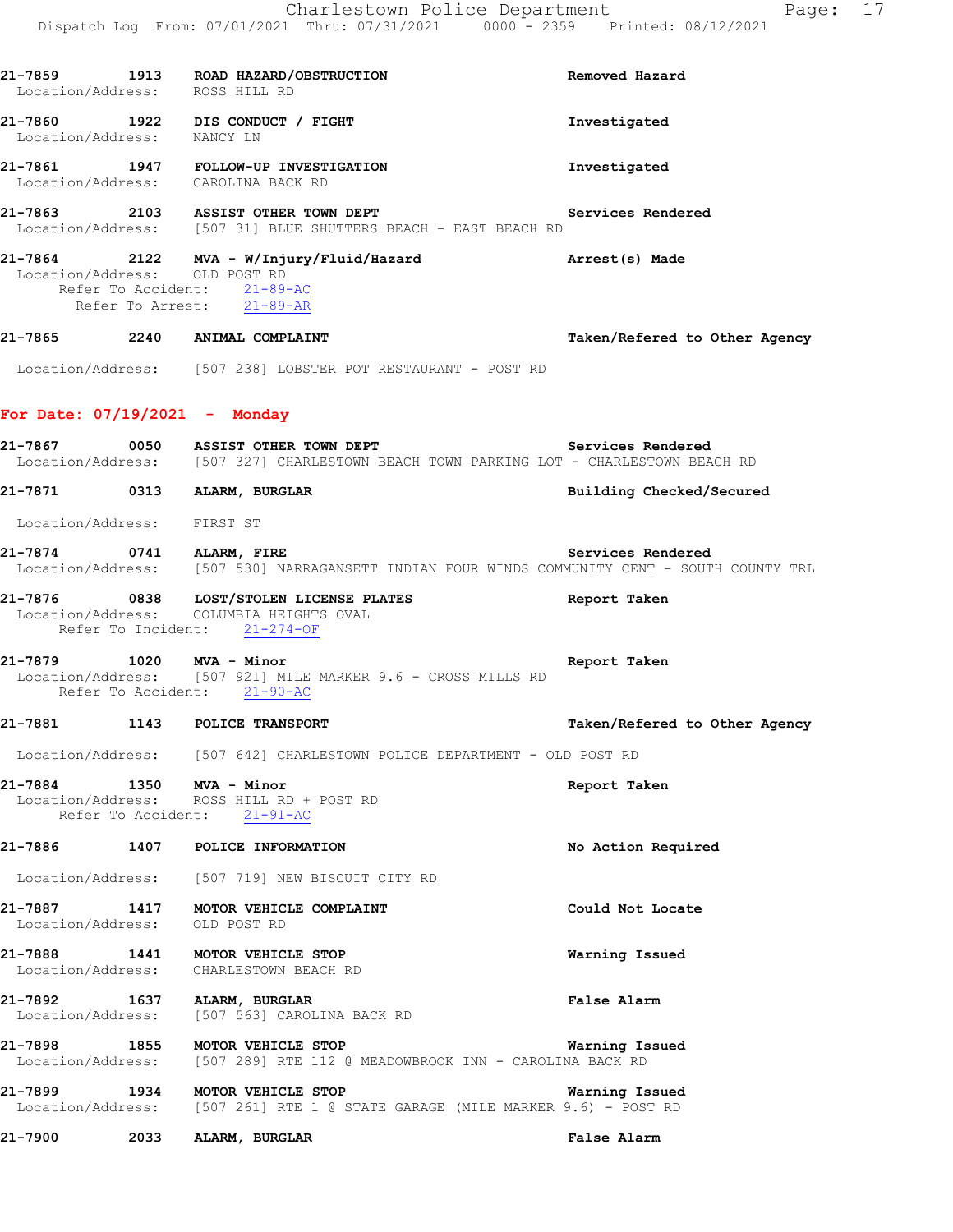|                                                             | Charlestown Police Department<br>Dispatch Log From: 07/01/2021 Thru: 07/31/2021 0000 - 2359 Printed: 08/12/2021              | Page: 18                |
|-------------------------------------------------------------|------------------------------------------------------------------------------------------------------------------------------|-------------------------|
| Location/Address: CEDAR RD                                  |                                                                                                                              |                         |
|                                                             | 21-7901 2050 ASSIST OTHER TOWN DEPT Services Rendered<br>Location/Address: [507 31] BLUE SHUTTERS BEACH - EAST BEACH RD      |                         |
|                                                             | 21-7902 2114 ASSIST OTHER TOWN DEPT<br>Location/Address: [507 327] CHARLESTOWN BEACH TOWN PARKING LOT - CHARLESTOWN BEACH RD | Services Rendered       |
| For Date: $07/20/2021$ - Tuesday                            |                                                                                                                              |                         |
|                                                             | 21-7906 0057 ASSIST CITIZEN<br>Location/Address: KING'S FACTORY RD                                                           | Services Rendered       |
|                                                             | 21-7908 0229 WELL BEING CHECK<br>Location/Address: CHARLESTOWN BEACH RD + SEA LEA AVE<br>Refer To Incident: 21-275-OF        | Services Rendered       |
|                                                             | 21-7912 0804 MVA - W/Injury/Fluid/Hazard Report Taken<br>Vicinity of: KLONDIKE RD<br>Refer To Accident: 21-92-AC             |                         |
|                                                             | 21-7913 0841 MOTOR VEHICLE STOP                                                                                              | No Action Required      |
|                                                             | Location/Address: [507 642] CHARLESTOWN POLICE DEPARTMENT - OLD POST RD                                                      |                         |
|                                                             | 21-7914 0843 REGISTERED SEX OFFENDER<br>Refer To Incident: 21-276-OF                                                         | Services Rendered       |
|                                                             | 21-7915 0851 TRAFFIC CONTROL<br>Location/Address: [507 31] BLUE SHUTTERS BEACH - EAST BEACH RD                               | Services Rendered       |
| Location/Address: EAST BEACH RD                             | 21-7916 0928 TRAFFIC CONTROL                                                                                                 | Services Rendered       |
| 21-7918 1013 FIRE, OTHER                                    |                                                                                                                              | Transported to Hospital |
| Location/Address: PIETILA RD                                | Refer To Incident: 21-277-OF                                                                                                 |                         |
| 21-7919 1104 TRESPASSING                                    | Location/Address: CHARLESTOWN BEACH RD                                                                                       | Investigated            |
| 21-7920 1137 ALARM, FIRE<br>Location/Address: BLUEBERRY LN  |                                                                                                                              | False Alarm             |
|                                                             | 21-7921 1230 TRAFFIC CONTROL<br>Location/Address: CHARLESTOWN BEACH RD                                                       | Services Rendered       |
|                                                             | 21-7922 1233 TRAFFIC CONTROL                                                                                                 | No Action Required      |
| Location/Address: EAST BEACH RD                             |                                                                                                                              |                         |
|                                                             | 21-7924 1251 POLICE INFORMATION<br>Location/Address: [507 219] SHELTER COVE MARINA - CHARLESTOWN BEACH RD                    | Services Rendered       |
|                                                             | 21-7928 1520 OFFICER WANTED<br>Location/Address: [507 372] SOUTH SHORE MENTAL HEALTH - OLD POST RD                           | Services Rendered       |
|                                                             | 21-7931 1646 MOTOR VEHICLE STOP<br>Location/Address: [507 100] RTE 1 @ FIORES (MILE MARKER 8.0) - POST RD                    | Warning Issued          |
|                                                             | 21-7932 1654 MOTOR VEHICLE STOP<br>Location/Address: [507 100] RTE 1 @ FIORES (MILE MARKER 8.0) - POST RD                    | <b>Warning Issued</b>   |
| 21-7934 1711 CIVIL MATTER<br>Location/Address: OLD COACH RD | Refer To Incident: 21-278-OF                                                                                                 | Report Taken            |
| 21-7937 1733 LARCENY<br>Location/Address: CEDAR RD          |                                                                                                                              | Report Taken            |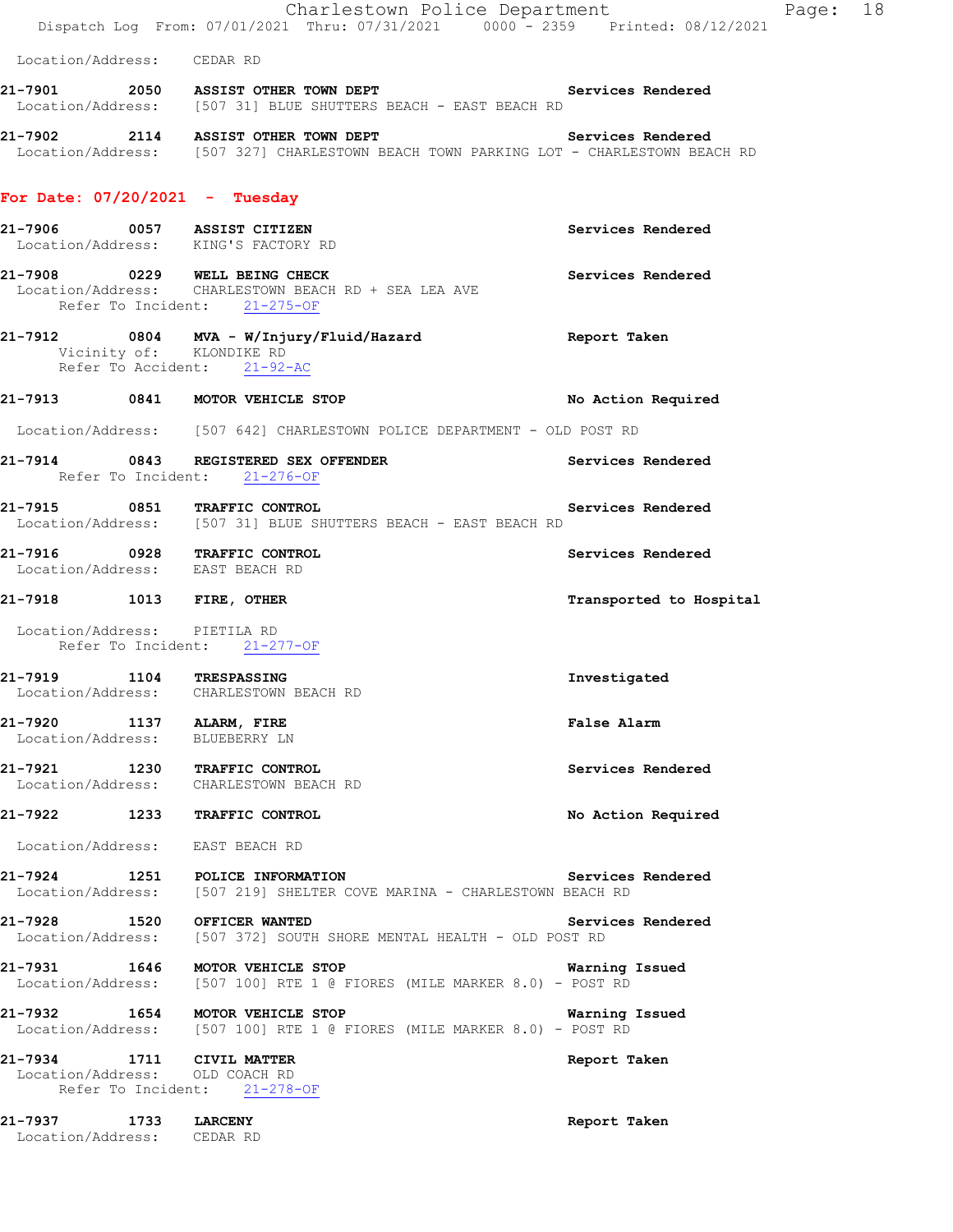Dispatch Log From: 07/01/2021 Thru: 07/31/2021 0000 - 2359 Printed: 08/12/2021 Refer To Incident: 21-254-OF **21-7941 1926 POLICE INFORMATION Report Taken**  Location/Address: PROSSER TRL Refer To Incident: 21-279-OF **21-7942 2025 FOLLOW-UP INVESTIGATION Investigated**  Location/Address: TAMANACO DR **21-7943 2059 ASSIST OTHER TOWN DEPT Services Rendered**  Location/Address: [507 31] BLUE SHUTTERS BEACH - EAST BEACH RD **21-7944 2101 PHONE CALL Services Rendered 21-7945 2119 ASSIST OTHER TOWN DEPT Services Rendered**  Location/Address: [507 327] CHARLESTOWN BEACH TOWN PARKING LOT - CHARLESTOWN BEACH RD **21-7946 2147 OFFICER WANTED Investigated**  Location/Address: MILL POND DR **21-7947 2203 WELL BEING CHECK Services Rendered**  Location/Address: OLD COACH RD **For Date: 07/21/2021 - Wednesday 21-7958 0930 MOTOR VEHICLE STOP Warning Issued**  Location/Address: [507 283] RTE 2 @ GIFT BARN - SOUTH COUNTY TRL **21-7961 1008 MOTOR VEHICLE STOP Warning Issued**  Location/Address: MATUNUCK SCHOOLHOUSE RD + CHARLESTOWN BEACH RD **21-7962 1019 POLICE INFORMATION Report Taken**  Location/Address: [507 510] SANCTUARY RD Refer To Incident: 21-280-OF **21-7966 1215 CIVIL MATTER Report Taken**  Location/Address: KING'S FACTORY RD Refer To Incident: 21-281-OF **21-7968 1327 VANDALISM Report Taken**  Location/Address: KING'S FACTORY RD Refer To Incident: 21-281-OF **21-7971 1404 TOWN ORDINANCE VIOLATION Unfounded**  Location/Address: [507 20] NINIGRET PARK - PARK LN **21-7972 1418 MVA - W/Injury/Fluid/Hazard Report Taken**  Location/Address: OLD COACH RD Refer To Accident: 21-93-AC **21-7973 1434 OFFICER WANTED Peace Restored**  Location/Address: KING'S FACTORY RD **21-7974 1504 Boating - Assistance 128 Services Rendered Execution:** [507 341] NINIGRET POND - EAST [507 341] NINIGRET POND - EAST 21-7975 1539 FOLLOW-UP INVESTIGATION **Investigated Investigated Investigated** Location/Address: **21-7977 1705 TRAFFIC CONTROL No Action Required**  Location/Address: PROSSER TRL + EAST QUAIL RUN

Charlestown Police Department Page: 19

**21-7979 1727 LOST/STOLEN LICENSE PLATES Report Taken**  Location/Address: SAND PLAIN RD Refer To Incident: 21-282-OF

**21-7987 2032 MOTOR VEHICLE STOP Warning Issued**  Location/Address: POST RD + BEND RD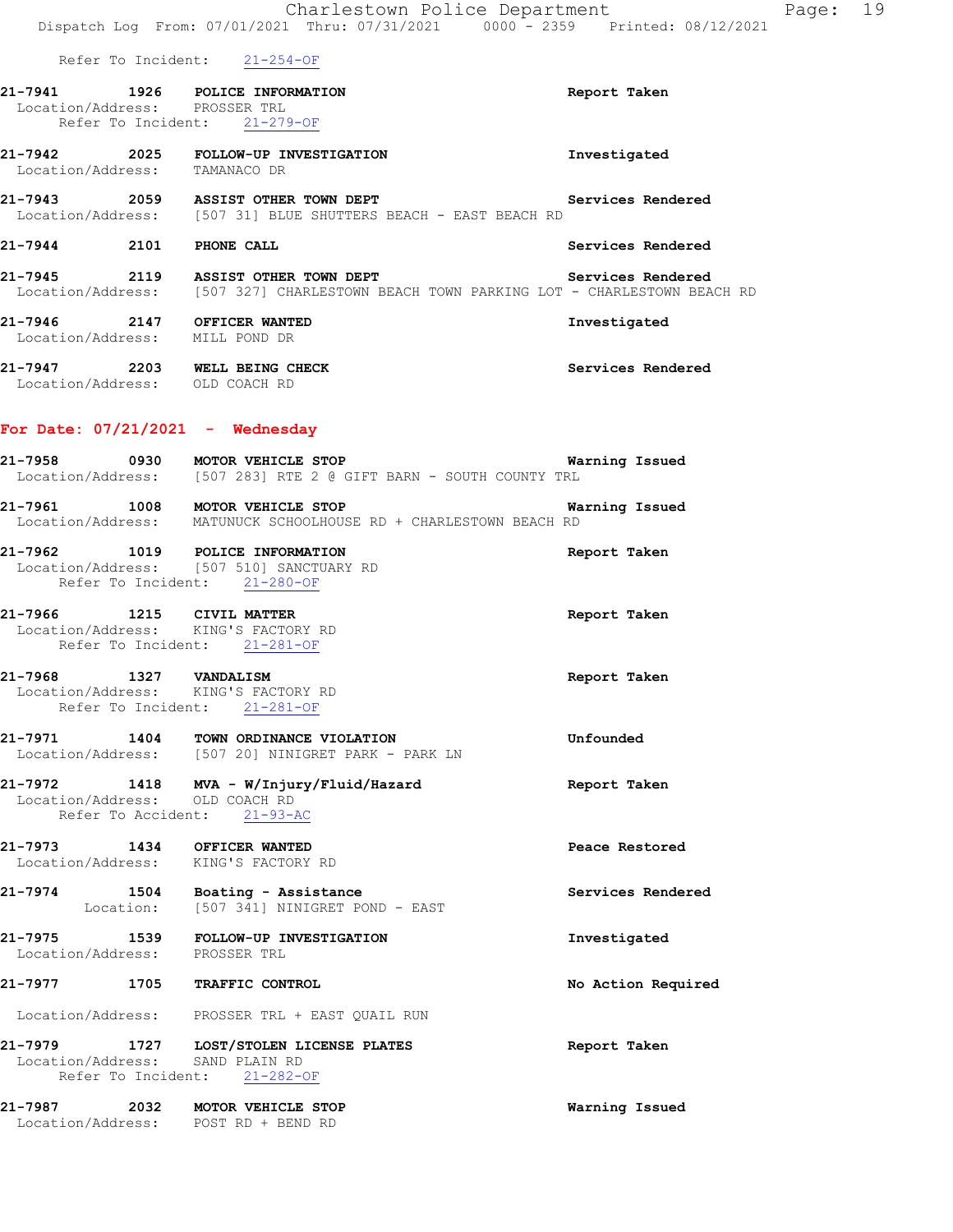|                                   | Charlestown Police Department                                                                                                |                         | Page: 20 |  |
|-----------------------------------|------------------------------------------------------------------------------------------------------------------------------|-------------------------|----------|--|
|                                   | Dispatch Log From: 07/01/2021 Thru: 07/31/2021 0000 <sup>-</sup> 2359 Printed: 08/12/2021                                    |                         |          |  |
|                                   | 21-7989 2044 MOTOR VEHICLE STOP<br>Location/Address: POST RD + WEST BEACH RD                                                 | Warning Issued          |          |  |
|                                   | 21-7991 2218 ASSIST OTHER TOWN DEPT<br>Location/Address: [507 327] CHARLESTOWN BEACH TOWN PARKING LOT - CHARLESTOWN BEACH RD | Services Rendered       |          |  |
| For Date: $07/22/2021$ - Thursday |                                                                                                                              |                         |          |  |
|                                   | 21-8001 0225 ALARM, BURGLAR<br>Location/Address: [507 405] SOUTH COUNTY TRL                                                  | False Alarm             |          |  |
|                                   | 21-8003 0855 PARKING VIOLATIONS<br>Location/Address: EAST BEACH RD + PARADISE LN                                             | Warning Issued          |          |  |
|                                   | 21-8004 0920 TRAFFIC CONTROL<br>Location/Address: [507 31] BLUE SHUTTERS BEACH - EAST BEACH RD                               | Services Rendered       |          |  |
|                                   | 21-8005 1004 TRAFFIC CONTROL<br>Location/Address: SOUTH COUNTY TRL + MAPLE LAKE FARM RD                                      | Warning Issued          |          |  |
| Location/Address: WEST BEACH RD   | 21-8007 1204 TRAFFIC CONTROL                                                                                                 | Services Rendered       |          |  |
| 21-8011 1548 RAPE                 |                                                                                                                              | Transported to Hospital |          |  |
|                                   | Location/Address: [507 207] TROPIC FROST - OLD POST RD<br>Refer To Incident: 21-283-OF                                       |                         |          |  |
|                                   | 21-8012 1647 SUSPICIOUS ACTIVITY/VEHICLE<br>Location/Address: [507 844] SOUTH FARM PERSERVE - OLD COACH RD                   | Investigated            |          |  |
|                                   | 21-8017 1718 TRAFFIC CONTROL                                                                                                 | No Action Required      |          |  |
|                                   | Location/Address: SOUTH COUNTY TRL + SHANNOCK RD                                                                             |                         |          |  |
|                                   | 21-8018 1834 MVA - W/Injury/Fluid/Hazard                                                                                     | Transported to Hospital |          |  |
|                                   | Location/Address: POST RD + CROSS MILLS RD<br>Refer To Accident: 21-94-AC                                                    |                         |          |  |
|                                   | 21-8019 1932 MOTOR VEHICLE COMPLAINT<br>Vicinity of: POST RD + NARROW LN                                                     | Could Not Locate        |          |  |

## **For Date: 07/23/2021 - Friday**

| 21-8021      | 0004 OFFICER WANTED                                                                                                                                                 | Building Checked/Secured |
|--------------|---------------------------------------------------------------------------------------------------------------------------------------------------------------------|--------------------------|
|              | Location/Address: [507 416] MOHEGAN RD                                                                                                                              |                          |
|              | 21-8030 0205 MOTOR VEHICLE STOP<br>Location/Address: POST RD + PROSSER TRL                                                                                          | Warning Issued           |
|              | 21-8031 0447 OFFICER WANTED<br>Location/Address: [507 72] CUMBERLAND FARMS - OLD POST RD<br>Refer To Arrest: 21-90-AR                                               | Arrest(s) Made           |
| 21-8032 0710 | ALARM, BURGLAR                                                                                                                                                      | Building Checked/Secured |
|              | Location/Address: TOCKWOTTEN COVE RD                                                                                                                                |                          |
|              | 21-8033 0747 MVA - Minor<br>Location/Address: [507 318] EAST BEACH STATE PARKING LOT - EAST BEACH RD<br>Refer To Incident: 21-284-OF<br>Refer To Accident: 21-95-AC | Report Taken             |
| 21-8036      | 0825 TRAFFIC CONTROL<br>Vicinity of: [507 31] BLUE SHUTTERS BEACH - EAST BEACH RD                                                                                   | Services Rendered        |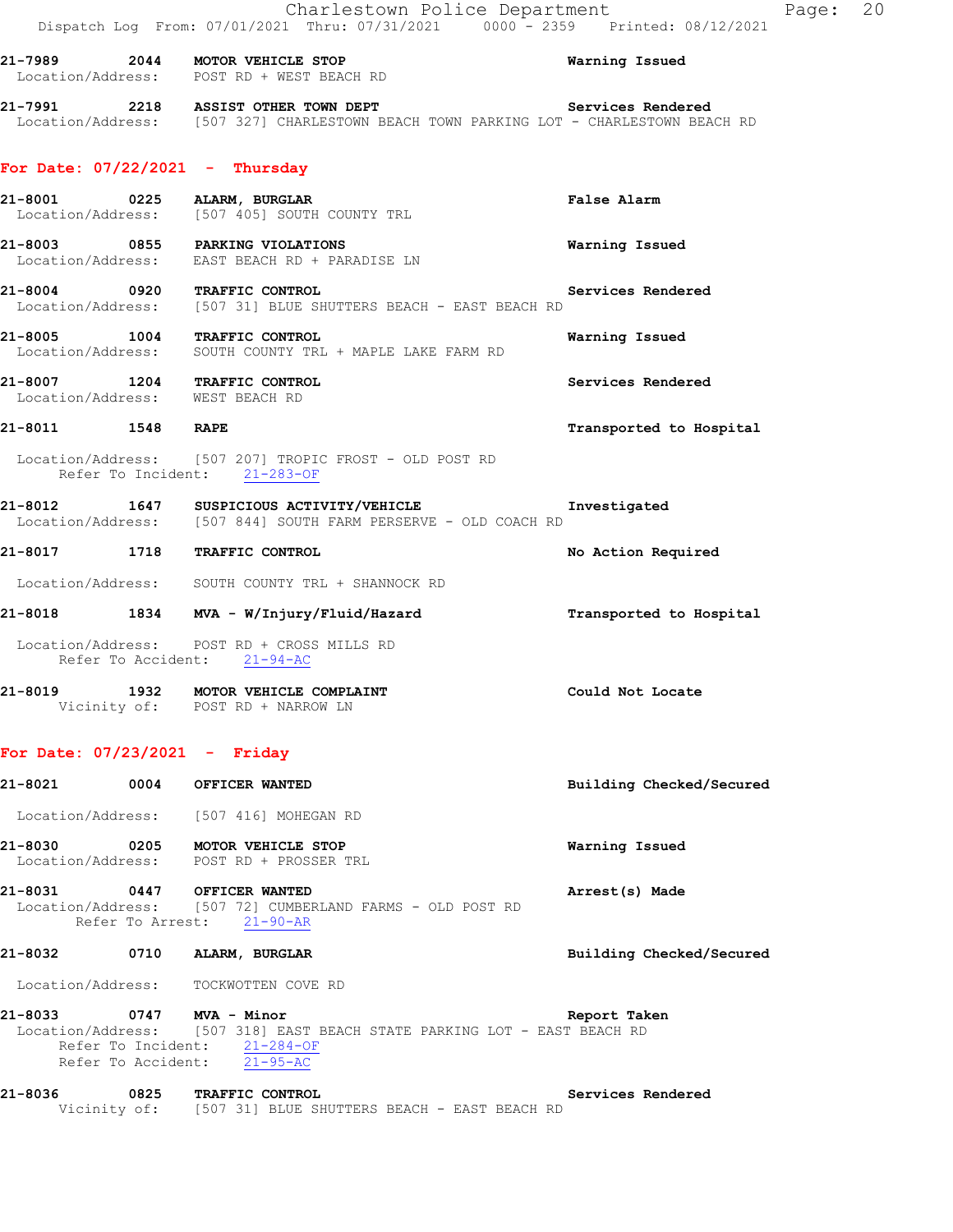|                                                                                           | Charlestown Police Department<br>Dispatch Log From: 07/01/2021 Thru: 07/31/2021 0000 <sup>-</sup> 2359 Printed: 08/12/2021         |                         | Page: 21 |  |
|-------------------------------------------------------------------------------------------|------------------------------------------------------------------------------------------------------------------------------------|-------------------------|----------|--|
|                                                                                           | 21-8038 0843 MOTOR VEHICLE STOP<br>Location/Address: CHARLESTOWN BEACH RD + ARCHES RD                                              | Warning Issued          |          |  |
|                                                                                           | 21-8039 0856 TRAFFIC CONTROL<br>Location/Address: [507 31] BLUE SHUTTERS BEACH - EAST BEACH RD                                     | Services Rendered       |          |  |
|                                                                                           | 21-8041 0922 FOLLOW-UP INVESTIGATION<br>Location/Address: KING'S FACTORY RD                                                        | Services Rendered       |          |  |
| 21-8042 0956 MVA - Minor<br>Location/Address: ROSS HILL RD<br>Refer To Accident: 21-96-AC |                                                                                                                                    | Report Taken            |          |  |
|                                                                                           | 21-8044 1021 TRAFFIC CONTROL                                                                                                       | No Action Required      |          |  |
| Location/Address: WEST BEACH RD                                                           |                                                                                                                                    |                         |          |  |
| Location/Address: CEDAR RD                                                                | 21-8045 1114 SUSPICIOUS ACTIVITY/VEHICLE<br>Refer To Incident: 21-287-OF                                                           | Investigated            |          |  |
|                                                                                           | 21-8046 1307 EMBEZZELMENT/FRAUD/FORGERY Services Rendered<br>Location/Address: [507 929] CHURCHWOODS HOUSING COMPLEX - OLD POST RD |                         |          |  |
|                                                                                           | 21-8047 1322 Boating - Assistance<br>Location/Address: [507 26] CHARLESTOWN BREACHWAY - CHARLESTOWN BEACH RD                       |                         |          |  |
| 21-8048 1412 OFFICER WANTED                                                               | Location/Address: KING'S FACTORY RD<br>Refer To Incident: 21-286-OF                                                                | Services Rendered       |          |  |
| 21-8049 1448 MVA - Minor                                                                  | Location/Address: [507 225] MOTT & CHACE SOTHEBY'S REALTY - POST RD                                                                | Services Rendered       |          |  |
| 21-8052 1619 FIRE, OTHER<br>Location/Address: CASTLE ROCK DR                              |                                                                                                                                    | Investigated            |          |  |
|                                                                                           | $21-8057$ 1723 Boating - Assistance<br>Location/Address: [507 26] CHARLESTOWN BREACHWAY - CHARLESTOWN BEACH RD                     | Services Rendered       |          |  |
|                                                                                           | 21-8060 1741 MOTOR VEHICLE STOP                                                                                                    | No Action Required      |          |  |
|                                                                                           | Location/Address: NORTH NIANTIC DR                                                                                                 |                         |          |  |
|                                                                                           | 21-8061 1814 MOTOR VEHICLE STOP<br>Vicinity of: [507 261] RTE 1 @ STATE GARAGE (MILE MARKER 9.6) - POST RD                         | Warning Issued          |          |  |
|                                                                                           | 21-8062 1856 PSYCHOLOGICAL EMERGENCY                                                                                               | Transported to Hospital |          |  |
| Location/Address: OLD COACH RD                                                            |                                                                                                                                    |                         |          |  |
|                                                                                           | 21-8065 2011 FIREWORKS/Possession/Use/Other<br>Location/Address: CAROLINA BACK RD                                                  | Investigated            |          |  |
| 21-8068 2047 OFFICER WANTED                                                               | Location/Address: SOUTH NIANTIC DR                                                                                                 | Investigated            |          |  |
|                                                                                           | 21-8069 2057 ASSIST OTHER TOWN DEPT<br>Location/Address: [507 31] BLUE SHUTTERS BEACH - EAST BEACH RD                              | Services Rendered       |          |  |
|                                                                                           | 21-8071 2114 ALARM, BURGLAR<br>Location/Address: [507 730] THE KAYAK CENTRE - CHARLESTOWN BEACH RD                                 | Investigated            |          |  |
|                                                                                           | 21-8073 2219 ASSIST OTHER TOWN DEPT<br>Location/Address: [507 327] CHARLESTOWN BEACH TOWN PARKING LOT - CHARLESTOWN BEACH RD       | Services Rendered       |          |  |
|                                                                                           |                                                                                                                                    |                         |          |  |

## **For Date: 07/24/2021 - Saturday**

| 121-8084          | 0244 | OFFICER WANTED   |
|-------------------|------|------------------|
| Location/Address: |      | CEDAR MEADOWS RD |

Unfounded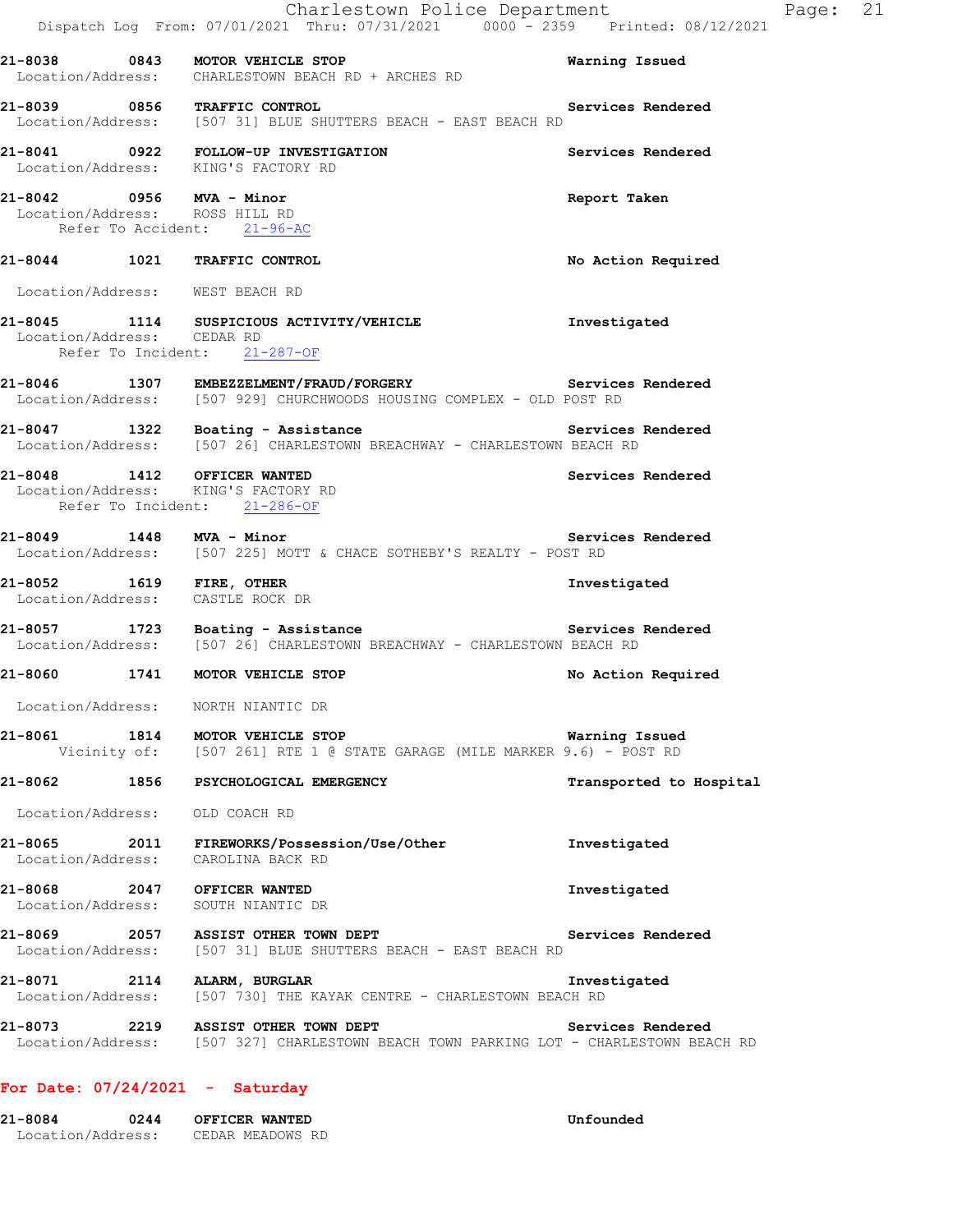|                                               | Charlestown Police Department<br>Dispatch Log From: 07/01/2021 Thru: 07/31/2021 0000 - 2359 Printed: 08/12/2021                         | Page: 22                      |
|-----------------------------------------------|-----------------------------------------------------------------------------------------------------------------------------------------|-------------------------------|
|                                               | 21-8085 0407 MVA - Minor<br>Location/Address: SOUTH COUNTY TRL + MAPLE LAKE FARM RD<br>Refer To Accident: 21-97-AC                      | Report Taken                  |
|                                               | 21-8086 0658 TRAFFIC CONTROL<br>Location/Address: [507 31] BLUE SHUTTERS BEACH - EAST BEACH RD                                          | Services Rendered             |
|                                               | 21-8088 0945 MOTOR VEHICLE COMPLAINT<br>Vicinity of: [507 270] RTE 1 @ BURLINGAME (MILE MARKER 6.0) - POST RD                           | Could Not Locate              |
|                                               | 21-8089 0947 EMBEZZELMENT/FRAUD/FORGERY<br>Location/Address: PINE TREE RD<br>Refer To Incident: 21-285-OF                               | Report Taken                  |
|                                               |                                                                                                                                         |                               |
|                                               | 21-8090 1010 TRAFFIC CONTROL<br>Location/Address: MATUNUCK SCHOOLHOUSE RD                                                               | Services Rendered             |
|                                               | 21-8092 1033 TRAFFIC CONTROL<br>Location/Address: CHARLESTOWN BEACH RD                                                                  | Services Rendered             |
| Vicinity of: WEST BEACH RD                    | 21-8093 1039 MOTOR VEHICLE COMPLAINT                                                                                                    | Could Not Locate              |
| Location/Address: WEST BEACH RD               | 21-8094 1041 TRAFFIC CONTROL                                                                                                            | Warning Issued                |
|                                               | 21-8095 1101 ANIMAL COMPLAINT                                                                                                           | Taken/Refered to Other Agency |
|                                               | Location/Address: BISCUIT CITY RD                                                                                                       |                               |
|                                               | 21-8096 1104 ASSIST CITIZEN<br>Location/Address: [507 419] WEST BEACH RD                                                                | Services Rendered             |
|                                               | Services Rendered<br>21-8098 1145 POLICE INFORMATION Services<br>Location/Address: [507 219] SHELTER COVE MARINA - CHARLESTOWN BEACH RD |                               |
| 21-8100 1320 DISABLED MV                      | Location/Address: [507 369] WILCOX TAVERN - OLD POST RD                                                                                 | Services Rendered             |
|                                               | 21-8105 1640 PARKING VIOLATIONS Citat<br>Location/Address: [507 320] QUONOCHONTAUG BREACHWAY - WEST BEACH RD                            | Citation Issued               |
|                                               | 21-8108 1719 MOTOR VEHICLE STOP<br>Location/Address: [507 266] RTE 1 @ WILLOWS - POST RD                                                | Warning Issued                |
| 21-8109 1725 ALARM, BURGLAR                   | Location/Address: LADY SLIPPER DR                                                                                                       | False Alarm                   |
|                                               | 21-8113 1845 FOLLOW-UP INVESTIGATION<br>Location/Address: CEDAR MEADOWS RD                                                              | Investigated                  |
| 21-8116 2002 DISABLED MV                      | Location/Address: [507 261] RTE 1 @ STATE GARAGE (MILE MARKER 9.6) - POST RD                                                            | Services Rendered             |
| 21-8118                                       | 2029 ASSIST CITIZEN<br>Location/Address: [507 45] RIPPY'S LIQUOR MART - SOUTH COUNTY TRL                                                | Services Rendered             |
|                                               | 21-8120 2109 ASSIST OTHER TOWN DEPT<br>Location/Address: [507 31] BLUE SHUTTERS BEACH - EAST BEACH RD                                   | Services Rendered             |
| 21-8121 2114 FIRE, OTHER<br>Location/Address: | SEA VIEW DR                                                                                                                             | Unfounded                     |
| Location/Address:                             | 21-8123 2131 DISTURBANCE/Music/Noise<br>STARRETT DR                                                                                     | Investigated                  |
|                                               | 21-8124 2156 MOTOR VEHICLE STOP<br>Location/Address: MATUNUCK SCHOOLHOUSE RD                                                            | Warning Issued                |
| 21-8125                                       | 2212 MOTOR VEHICLE STOP                                                                                                                 | Warning Issued                |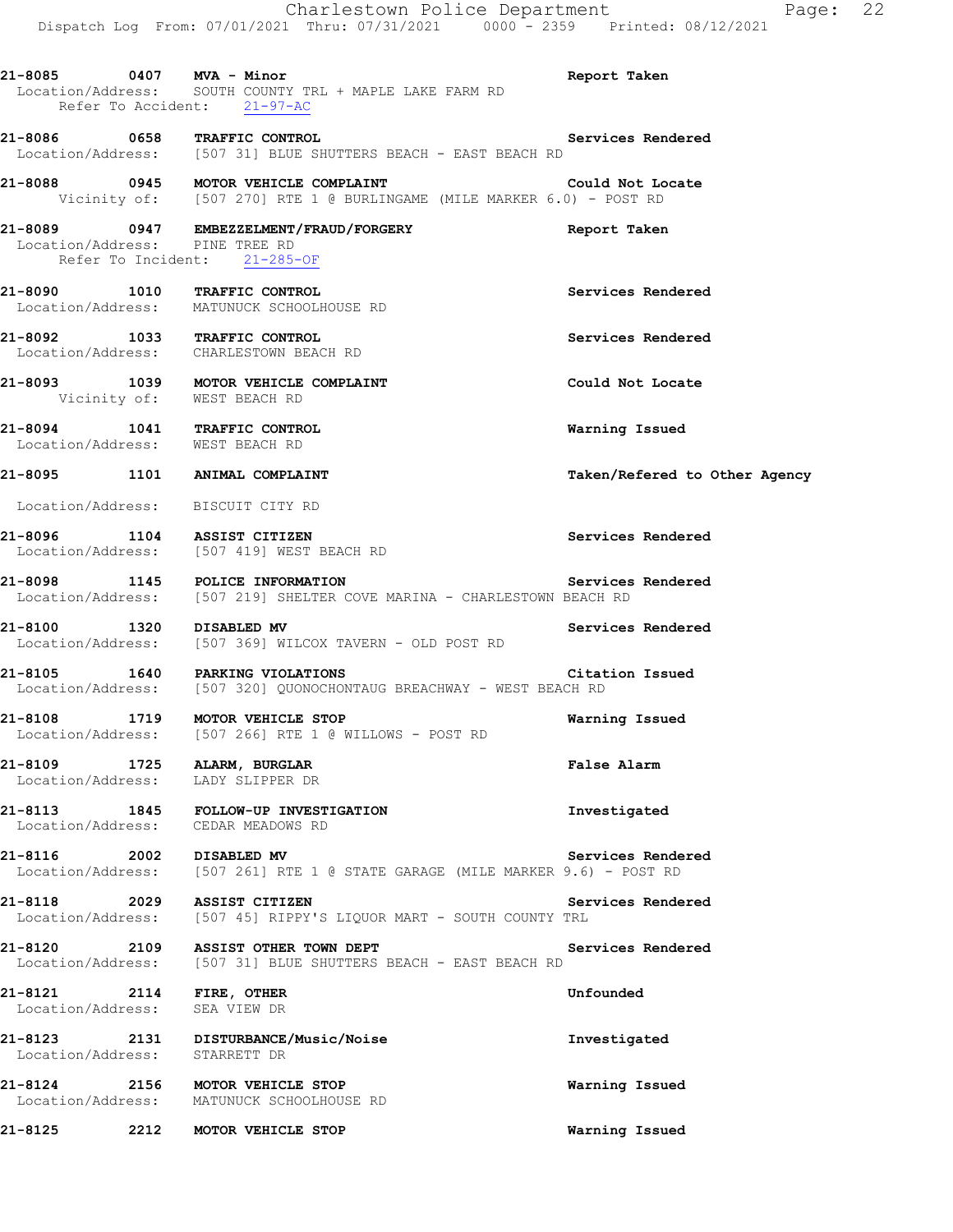**21-8128 2319 ALARM, BURGLAR Report Taken**  Location/Address: [507 37] CHARLESTOWN WINE AND SPIRITS - OLD POST RD Refer To Incident: 21-288-OF

### **For Date: 07/25/2021 - Sunday**

- **21-8143** 0858 PARKING VIOLATIONS Warning Issued Location/Address: [507 260] RTE 1 @ GENERAL STANTON POST RD [507 260] RTE 1 @ GENERAL STANTON - POST RD
- **21-8144 0909 TRAFFIC CONTROL No Action Required**
- Location/Address: WEST BEACH RD
- **21-8150 1053 TRAFFIC CONTROL Services Rendered**  Location/Address: CHARLESTOWN BEACH RD
- **21-8151 1338 MVA Minor Taken/Refered to Other Agency** Location/Address: [507 328] BURDICKVILLE RD @ HOPKINTON LINE - BURDICKVILLE RD
- **21-8152 1515 ASSIST CITIZEN Services Rendered Services Rendered IOC 1515 ASSIST CITIZEN B EXECURENT RENGUIN** POST RD [507 300] RTE 1 @ KRYSTAL PENGUIN - POST RD
- **21-8156 1709 DUMPING VIOLATIONS Report Taken**  Location/Address: KING'S FACTORY RD + INDIAN CEDAR DR Refer To Incident: 21-289-OF

### 21-8159 2003 DISABLED MV **No Action Required**

Location/Address: OLD POST RD + OAK RIDGE RD

**21-8160 2046 ASSIST OTHER TOWN DEPT Services Rendered**  Location/Address: [507 31] BLUE SHUTTERS BEACH - EAST BEACH RD

### **For Date: 07/26/2021 - Monday**

| 21-8166                            | 0049<br>MOTOR VEHICLE COMPLAINT<br>Location/Address:<br>POST RD + NARROW LN |                                                   | Could Not Locate   |
|------------------------------------|-----------------------------------------------------------------------------|---------------------------------------------------|--------------------|
| 21-8175<br>Location/Address:       |                                                                             | 0840 PARKING VIOLATIONS<br>CHARLESTOWN BEACH RD   | Warning Issued     |
| 21-8176<br>Location/Address:       | 0845                                                                        | TRAFFIC CONTROL<br>CHARLESTOWN BEACH RD           | Services Rendered  |
| 0928<br>21-8178<br>TRAFFIC CONTROL |                                                                             | No Action Required                                |                    |
| Location/Address:                  |                                                                             | PROSSER TRL                                       |                    |
| 21-8179<br>Location/Address:       | 0946                                                                        | <b>TRAFFIC CONTROL</b><br>WEST BEACH RD           | Services Rendered  |
| 21-8180                            | 1023                                                                        | TRAFFIC CONTROL                                   | No Action Required |
| Location/Address:                  |                                                                             | SOUTH COUNTY TRL                                  |                    |
| 21-8184                            | 1037                                                                        | TRAFFIC CONTROL                                   | No Action Required |
| Location/Address:                  |                                                                             | CAROLINA BACK RD                                  |                    |
| 21-8187<br>Location/Address:       | 1058                                                                        | <b>TRAFFIC CONTROL</b><br>MATUNUCK SCHOOLHOUSE RD | Services Rendered  |
| 21-8188                            | 1104                                                                        | TRAFFIC CONTROL                                   | Services Rendered  |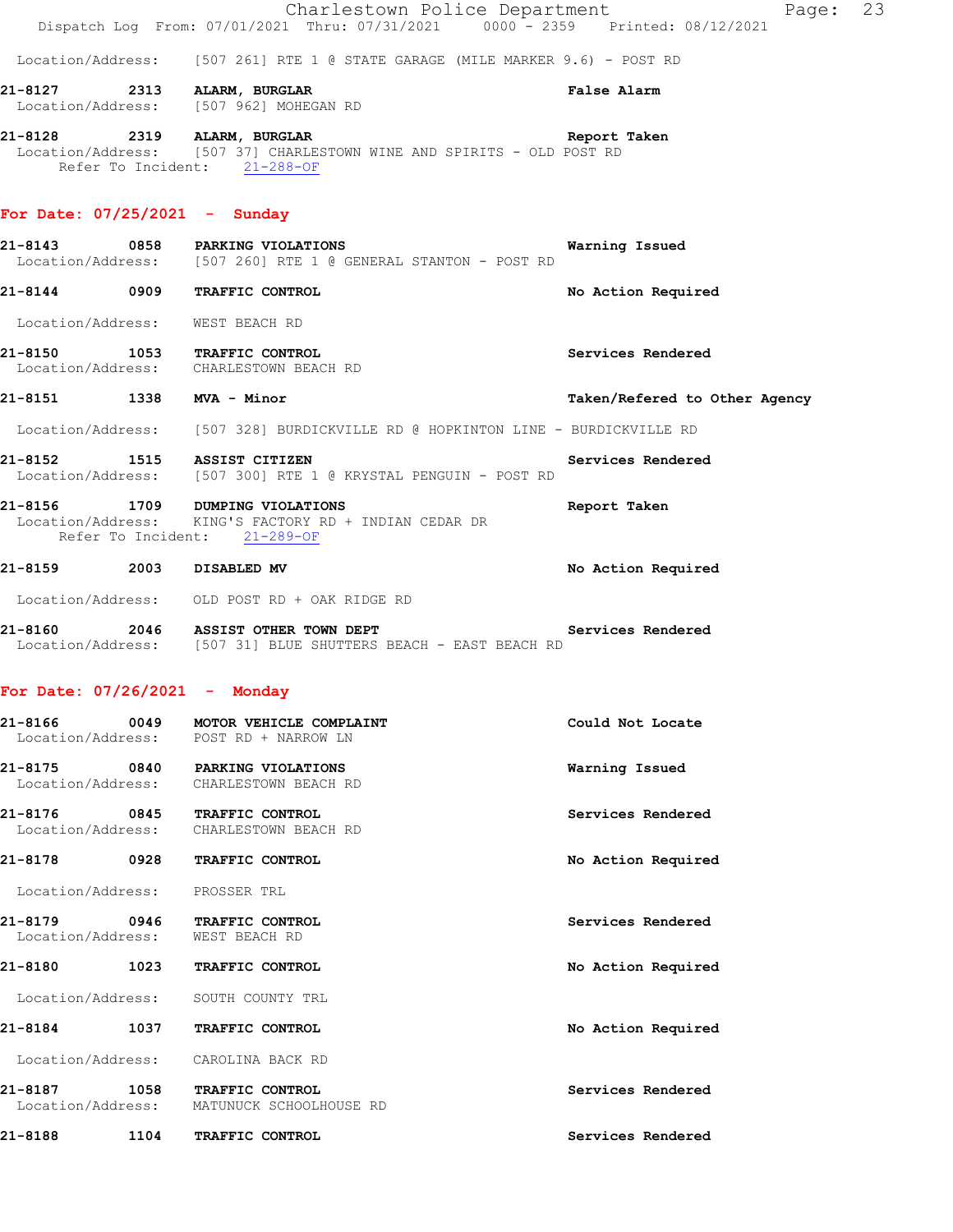**Report Taken** 

**21-8191 1230 TRAFFIC CONTROL Services Rendered** 

|                              |      | Location/Address: CHARLESTOWN BEACH RD                                                   |
|------------------------------|------|------------------------------------------------------------------------------------------|
| 21-8189                      | 1106 | POLICE INFORMATION<br>Location/Address: SOUTH COUNTY TRL<br>Refer To Incident: 21-290-OF |
| 21-8191<br>Location/Address: | 1230 | <b>TRAFFIC CONTROL</b><br>WEST BEACH RD + SEA BREEZE AVE                                 |

**21-8192 1303 EMBEZZELMENT/FRAUD/FORGERY Report Taken**  Location/Address: POST RD Refer To Incident: 21-291-OF

**21-8194 1309 TRAFFIC CONTROL Services Rendered**  Location/Address: CHARLESTOWN BEACH RD

#### **21-8196 1313 BURGLARY (B & E) Report Taken**  Location/Address: BUCKEYE BROOK RD Refer To Incident: 21-292-OF

**21-8199 1602 TRAFFIC CONTROL Services Rendered**  Location/Address: EAST BEACH RD

**21-8202 1612 TRAFFIC CONTROL Services Rendered**  Location/Address: KING'S FACTORY RD + NARRAGANSETT TRL

**21-8204 1624 MOTOR VEHICLE STOP Warning Issued**  Location/Address: KING'S FACTORY RD

**21-8205 1647 TRAFFIC CONTROL No Action Required** 

Location/Address: PROSSER TRL + EAST QUAIL RUN

**21-8206 1659 MOTOR VEHICLE COMPLAINT Could Not Locate**  Location/Address: [507 275] RTE 1 @ WESTERLY LINE - POST RD

**21-8207 1711 MOTOR VEHICLE COMPLAINT Could Not Locate**  Location/Address: POST RD + KING'S FACTORY RD

**21-8208 1728 MOTOR VEHICLE STOP Warning Issued**  Location/Address: POST RD + SCHOOLHOUSE POND RD

**21-8211 1948 TRAFFIC CONTROL Services Rendered**  Location/Address: ALTON CAROLINA RD

21-8212 2121 ASSIST OTHER TOWN DEPT **120 Services Rendered** Location/Address: [507 327] CHARLESTOWN BEACH TOWN PARKING LOT - CHARLESTOWN BEACH RD

**21-8213 2132 ASSIST OTHER TOWN DEPT Services Rendered**  Location/Address: [507 31] BLUE SHUTTERS BEACH - EAST BEACH RD

## **For Date: 07/27/2021 - Tuesday**

**21-8226 0636 POLICE INFORMATION No Action Required**  Location/Address: WORDEN'S POND RD **21-8227 0835 DISABLED MV Services Rendered**  [507 266] RTE 1 @ WILLOWS - POST RD **21-8228 0841 TRAFFIC CONTROL Services Rendered**  Location/Address: [507 327] CHARLESTOWN BEACH TOWN PARKING LOT - CHARLESTOWN BEACH RD **21-8229 0850 TRAFFIC CONTROL Services Rendered**  Location/Address: [507 31] BLUE SHUTTERS BEACH - EAST BEACH RD **21-8230 0852 ROAD HAZARD/OBSTRUCTION Warning Issued**  Location/Address: NARROW LN + POST RD

**21-8231 0856 TRAFFIC CONTROL Services Rendered**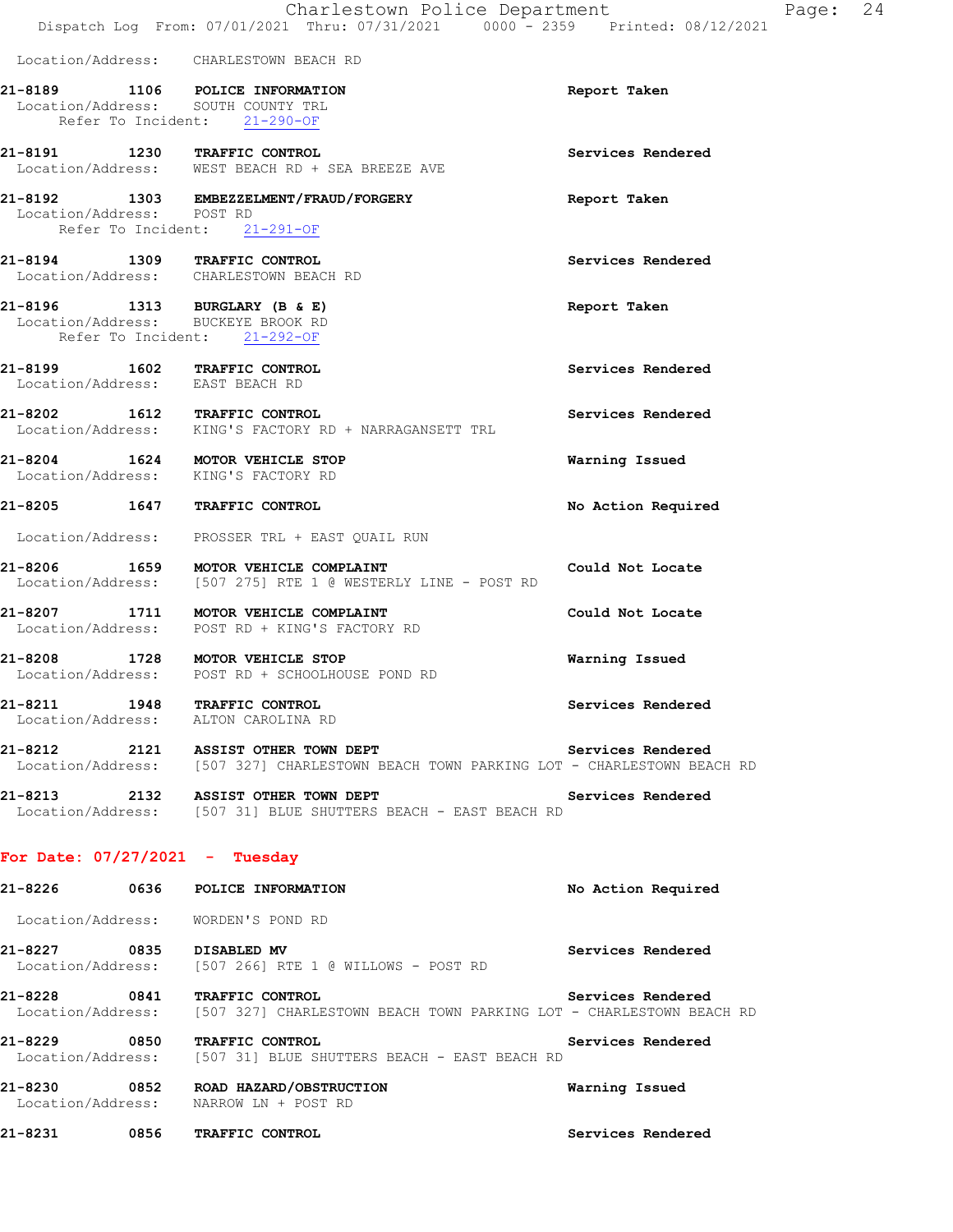|                                                               | Charlestown Police Department<br>Dispatch Log From: 07/01/2021 Thru: 07/31/2021 0000 <sup>-</sup> 2359 Printed: 08/12/2021                      |                          | Page: | 25 |
|---------------------------------------------------------------|-------------------------------------------------------------------------------------------------------------------------------------------------|--------------------------|-------|----|
|                                                               | Location/Address: CHARLESTOWN BEACH RD                                                                                                          |                          |       |    |
|                                                               | 21-8232 0856 PARKING VIOLATIONS<br>Vicinity of: EAST BEACH RD                                                                                   | Services Rendered        |       |    |
|                                                               | 21-8233 1003 PARKING VIOLATIONS<br>Vicinity of: EAST BEACH RD                                                                                   | Services Rendered        |       |    |
| Location/Address: WEST BEACH RD                               | 21-8235 1011 TRAFFIC CONTROL                                                                                                                    | Services Rendered        |       |    |
|                                                               | 21-8238 1246 ALARM, BURGLAR                                                                                                                     | Building Checked/Secured |       |    |
|                                                               | Location/Address: MATUNUCK SCHOOLHOUSE RD                                                                                                       |                          |       |    |
| 21-8243 1512 DISABLED MV                                      | Location/Address: POST RD + SOUTH COUNTY TRL                                                                                                    | Services Rendered        |       |    |
|                                                               | 21-8244 1519 MOTOR VEHICLE COMPLAINT<br>Location/Address: POST RD + KING'S FACTORY RD                                                           | Unfounded                |       |    |
|                                                               | 21-8246 1601 POLICE INFORMATION                                                                                                                 | No Action Required       |       |    |
|                                                               | Location/Address: [507 642] CHARLESTOWN POLICE DEPARTMENT - OLD POST RD                                                                         |                          |       |    |
| Location/Address: POST RD                                     | 21-8247 1619 MOTOR VEHICLE STOP                                                                                                                 | Warning Issued           |       |    |
|                                                               | 21-8249 1705 TRAFFIC CONTROL                                                                                                                    | No Action Required       |       |    |
|                                                               | Location/Address: KING'S FACTORY RD + SHUMANKANUC HILL RD                                                                                       |                          |       |    |
| Location/Address:                                             | 21-8250 1722 SUSPICIOUS ACTIVITY/VEHICLE<br>PEQUOT DR                                                                                           | Services Rendered        |       |    |
|                                                               | 21-8252 1902 MOTOR VEHICLE STOP<br>Location/Address: [507 300] RTE 1 @ KRYSTAL PENGUIN - POST RD                                                | Warning Issued           |       |    |
|                                                               | 21-8254 1957 Boating - Assistance                                                                                                               | No Action Required       |       |    |
|                                                               | Location: [507 341] NINIGRET POND - EAST                                                                                                        |                          |       |    |
| 21-8255 2027 OFFICER WANTED                                   | Location/Address: [507 66] WILLOWS RESORT - POST RD                                                                                             | Peace Restored           |       |    |
|                                                               | 21-8256 2108 ASSIST OTHER TOWN DEPT<br>Services Rendered<br>Location/Address: [507 31] BLUE SHUTTERS BEACH - EAST BEACH RD                      |                          |       |    |
|                                                               | 21-8257 2112 ASSIST OTHER TOWN DEPT Services Rendered<br>Location/Address: [507 327] CHARLESTOWN BEACH TOWN PARKING LOT - CHARLESTOWN BEACH RD  |                          |       |    |
| Location/Address: CRESTWOOD LN                                | 21-8258 2124 JUVENILE OFFENSES                                                                                                                  | Report Taken             |       |    |
|                                                               | For Date: $07/28/2021$ - Wednesday                                                                                                              |                          |       |    |
|                                                               | 21-8266 0750 FOUND/LOST PROPERTY<br>Location/Address: [507 252] GENERAL STANTON INN - OLD POST RD                                               | Services Rendered        |       |    |
|                                                               | 21-8267 0758 ALARM, BURGLAR<br>Location/Address: [507 30] ATLANTIC ANIMAL HOSPITAL - SOUTH COUNTY TRL                                           | False Alarm              |       |    |
|                                                               | 21-8269 0915 WELL BEING CHECK<br>Location/Address: CAROLINA BACK RD                                                                             | Services Rendered        |       |    |
|                                                               | 21-8270 1407 MOTOR VEHICLE COMPLAINT CHANNEL COMPUTE STATES AND MOTOR<br>Location/Address: [507 286] RTE 112 @ RICHMOND LINE - CAROLINA BACK RD |                          |       |    |
| 21-8273 1552 OFFICER WANTED<br>Location/Address: SAND HILL RD |                                                                                                                                                 | Report Taken             |       |    |
|                                                               |                                                                                                                                                 |                          |       |    |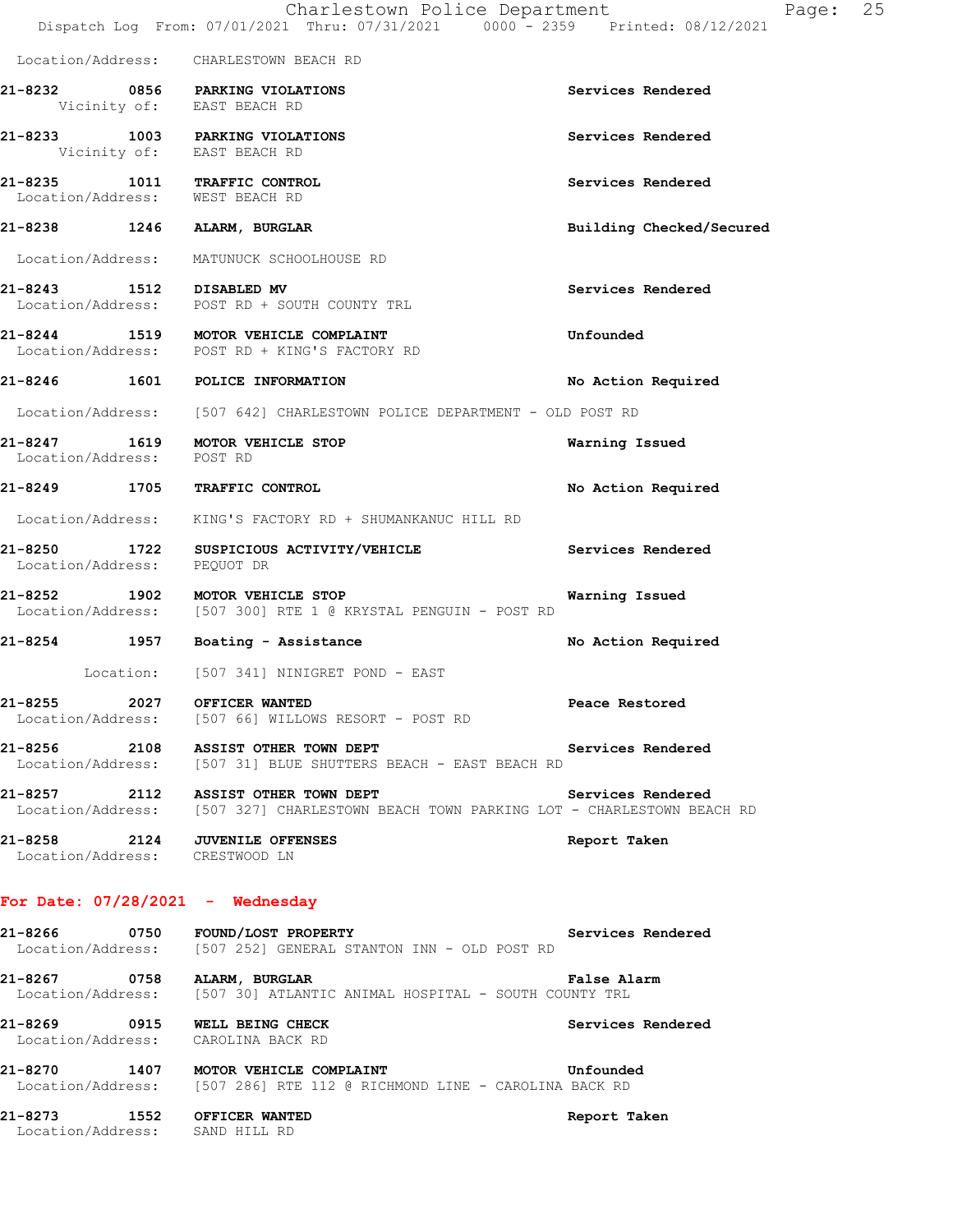|         |  | Charlestown Police Department<br>Dispatch Log From: 07/01/2021 Thru: 07/31/2021 0000 - 2359 Printed: 08/12/2021                |                          | Page: 26 |  |
|---------|--|--------------------------------------------------------------------------------------------------------------------------------|--------------------------|----------|--|
|         |  | Refer To Incident: 21-296-OF                                                                                                   |                          |          |  |
|         |  | 21-8274 1602 MOTOR VEHICLE STOP<br>Location/Address: OLD COACH RD                                                              | Investigated             |          |  |
|         |  | 21-8275 1607 WELL BEING CHECK<br>Location/Address: [507 644] BJ'S BED AND BREAKFAST - LIISA DR<br>Refer To Incident: 21-298-OF | Investigated             |          |  |
|         |  | 21-8276 1621 POLICE INFORMATION                                                                                                | No Action Required       |          |  |
|         |  | Location/Address: GENERAL STANTON LN + NARROW LN                                                                               |                          |          |  |
|         |  | 21-8277 1630 VANDALISM<br>Location/Address: [507 20] NINIGRET PARK - PARK LN<br>Refer To Incident: 21-297-OF                   | Report Taken             |          |  |
|         |  | 21-8280 1836 FOLLOW-UP INVESTIGATION<br>Location/Address: [507 644] BJ'S BED AND BREAKFAST - LIISA DR                          | Services Rendered        |          |  |
|         |  | 21-8281 1842 ALARM, BURGLAR                                                                                                    | Building Checked/Secured |          |  |
|         |  | Location/Address: [507 585] STEDMAN & KAZOUNIS - CROSSLAND ST                                                                  |                          |          |  |
|         |  | 21-8282 1952 MOTOR VEHICLE STOP<br>Location/Address: [507 280] RTE 2 @ CROTTY'S GARAGE - SOUTH COUNTY TRL                      | Warning Issued           |          |  |
|         |  | 21-8283 2040 EMBEZZELMENT/FRAUD/FORGERY Seport Taken<br>Location/Address: PINE TREE RD<br>Refer To Incident: 21-299-OF         |                          |          |  |
|         |  | 21-8284 2220 ASSIST OTHER TOWN DEPT Services Rendered<br>Location/Address: [507 31] BLUE SHUTTERS BEACH - EAST BEACH RD        |                          |          |  |
|         |  | 21-8285 2336 POLICE INFORMATION                                                                                                | No Action Required       |          |  |
|         |  | Location/Address: [507 642] CHARLESTOWN POLICE DEPARTMENT - OLD POST RD                                                        |                          |          |  |
|         |  | For Date: 07/29/2021 - Thursday                                                                                                |                          |          |  |
|         |  | Location/Address: [507 327] CHARLESTOWN BEACH TOWN PARKING LOT - CHARLESTOWN BEACH RD                                          | Services Rendered        |          |  |
|         |  | 21-8295 0313 POLICE INFORMATION                                                                                                | No Action Required       |          |  |
|         |  | Location/Address: [507 21] BURLINGAME STATE PARK - CAMPING AREA - BURLINGAME STATE PARK RD                                     |                          |          |  |
|         |  | Location/Address: [507 21] BURLINGAME STATE PARK - CAMPING AREA - BURLINGAME STATE PARK RD                                     | Services Rendered        |          |  |
|         |  | 21-8297 0527 ROAD HAZARD/OBSTRUCTION<br>Vicinity of: COUNTRY DR                                                                | Removed Hazard           |          |  |
|         |  | 21-8298 0638 ROAD HAZARD/OBSTRUCTION                                                                                           | No Action Required       |          |  |
|         |  | Location/Address: SHANNOCK RD + SOUTH COUNTY TRL                                                                               |                          |          |  |
|         |  | 21-8301 0803 WELL BEING CHECK<br>Location/Address: [507 416] MOHEGAN RD                                                        | Services Rendered        |          |  |
|         |  | 21-8302 0822 EMBEZZELMENT/FRAUD/FORGERY<br>Location/Address: ALTON CAROLINA RD<br>Refer To Incident: 21-300-OF                 | Investigated             |          |  |
|         |  | 21-8304 0848 TRAFFIC CONTROL                                                                                                   | No Action Required       |          |  |
|         |  | Location/Address: WEST BEACH RD + SEA BREEZE AVE                                                                               |                          |          |  |
| 21-8305 |  | 0919 WELL BEING CHECK                                                                                                          | Services Rendered        |          |  |

Location/Address: OLD MILL RD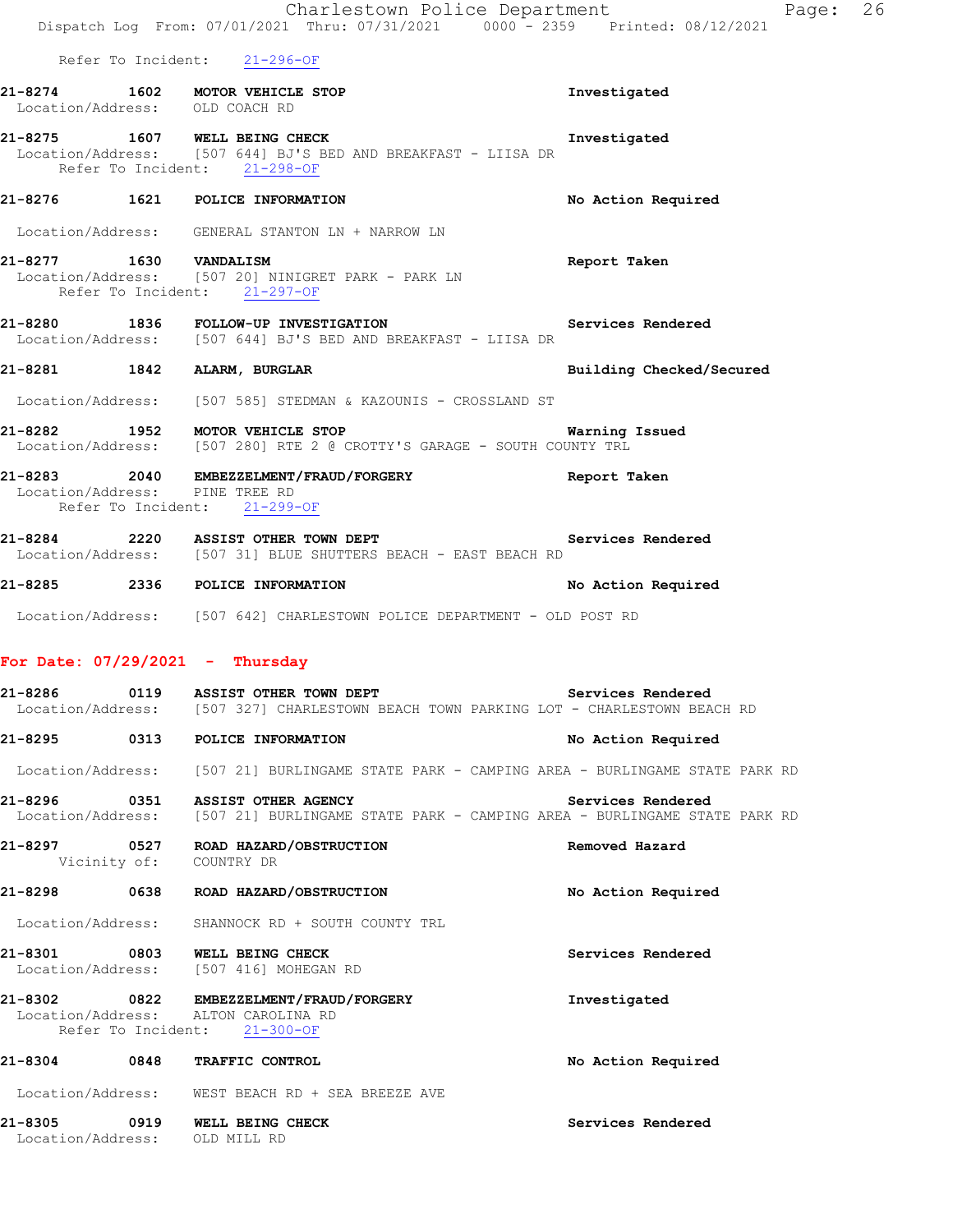| Location/Address: SHANNOCK RD<br>Refer To Incident: 21-301-OF    | 21-8307 1042 POLICE INFORMATION                                            | Report Taken       |
|------------------------------------------------------------------|----------------------------------------------------------------------------|--------------------|
| 21-8309 1311 TRAFFIC CONTROL<br>Location/Address: EAST BEACH RD  |                                                                            | Services Rendered  |
|                                                                  | 21-8314 1534 MOTOR VEHICLE STOP<br>Vicinity of: ROSS HILL RD               | Warning Issued     |
| 21-8320 1605 TRAFFIC CONTROL                                     |                                                                            | No Action Required |
| Location/Address: ALTON CAROLINA RD                              |                                                                            |                    |
| 21-8321 1625 TRAFFIC CONTROL<br>Location/Address: ARNOLDA RD     |                                                                            | Services Rendered  |
| 21-8323 1630 LARCENY<br>Location/Address: SOUTH COUNTY TRL       | Refer To Incident: 21-302-OF                                               | Report Taken       |
| 21-8325 1653 ASSIST CITIZEN                                      | Vicinity of: BUCKEYE BROOK RD                                              | Services Rendered  |
| Location/Address: INWOOD LN                                      | 21-8326 1705 SUSPICIOUS ACTIVITY/VEHICLE                                   | Investigated       |
|                                                                  | 21-8327 1710 FOLLOW-UP INVESTIGATION<br>Location/Address: SOUTH COUNTY TRL | Investigated       |
| 21-8328 1800 ALARM, BURGLAR<br>Location/Address: STARRETT DR     |                                                                            | Investigated       |
| 21-8329 1818 ALARM, FIRE                                         | Location/Address: [507 880] HOXSIE AVE                                     | False Alarm        |
| 21-8330 1950 ALARM, BURGLAR<br>Location/Address: INDIAN CEDAR DR | INDIAN CEDAR DR                                                            | False Alarm        |

**21-8332 2056 DISABLED MV Investigated**  Vicinity of: POST RD + WARREN RD

**21-8333 2111 ASSIST OTHER TOWN DEPT Services Rendered**  Location/Address: [507 327] CHARLESTOWN BEACH TOWN PARKING LOT - CHARLESTOWN BEACH RD

**21-8334 2121 ASSIST OTHER TOWN DEPT Services Rendered**  Location/Address: [507 31] BLUE SHUTTERS BEACH - EAST BEACH RD

### **For Date: 07/30/2021 - Friday**

**21-8344 0048 SUSPICIOUS ACTIVITY/VEHICLE Investigated**  Location/Address: [507 219] SHELTER COVE MARINA - CHARLESTOWN BEACH RD **21-8348 0632 MOTOR VEHICLE STOP Warning Issued**  Location/Address: [507 260] RTE 1 @ GENERAL STANTON - POST RD **21-8349 0639 MOTOR VEHICLE STOP Warning Issued**  Location/Address: [507 260] RTE 1 @ GENERAL STANTON - POST RD

**21-8352 0933 TRAFFIC CONTROL Services Rendered**  Location/Address: E BEACH RD + OVERLOOK DR

**21-8353 0949 TRAFFIC CONTROL Warning Issued**  Location/Address: WEST BEACH RD + BRIARWOOD DR

### **21-8355 1011 TRAFFIC CONTROL No Action Required**

Location/Address: CAROLINA BACK RD + OLD SHANNOCK RD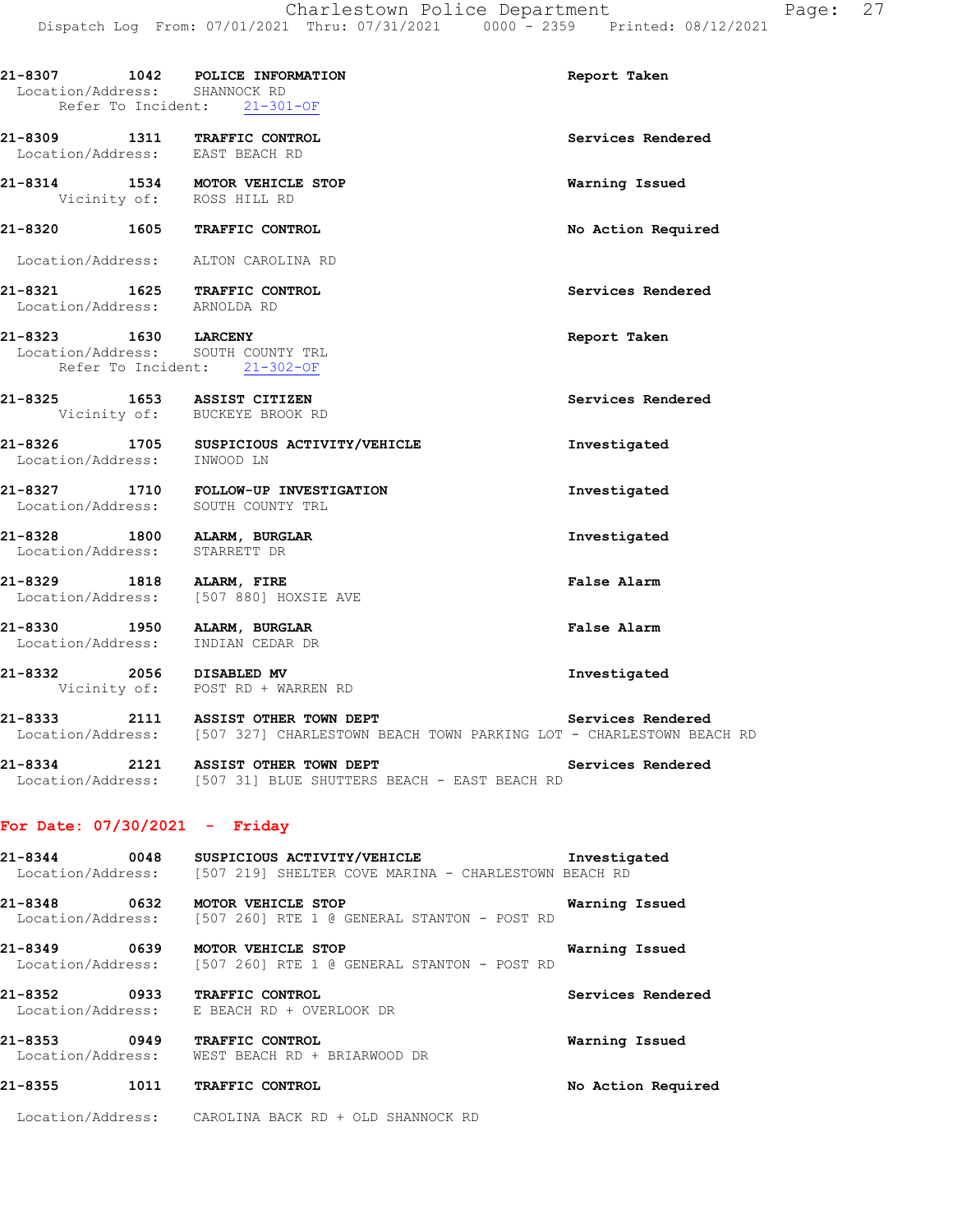|                                | 21-8356 1020 TRAFFIC CONTROL<br>Location/Address: WEST BEACH RD                                                                                                                              | Warning Issued                |
|--------------------------------|----------------------------------------------------------------------------------------------------------------------------------------------------------------------------------------------|-------------------------------|
| 21-8359 1150 ALARM, FIRE       | Location/Address: [507 687] CAMP WATCHAUG - PROSSER TRL                                                                                                                                      | <b>False Alarm</b>            |
| 21-8362 1332 DISABLED MV       | Location/Address: [507 100] RTE 1 @ FIORES (MILE MARKER 8.0) - POST RD                                                                                                                       | <b>Services Rendered</b>      |
|                                | 21-8365 1423 PSYCHOLOGICAL EMERGENCY                                                                                                                                                         | Transported to Hospital       |
|                                | Location/Address: [507 859] GROUP HOME (BY SAND PLAIN ROAD) - SOUTH COUNTY TRL                                                                                                               |                               |
|                                | 21-8367 1513 TRAFFIC CONTROL                                                                                                                                                                 | No Action Required            |
|                                | Location/Address: CHARLESTOWN BEACH RD                                                                                                                                                       |                               |
|                                | 21-8370 1615 PSYCHOLOGICAL EMERGENCY                                                                                                                                                         | Transported to Hospital       |
|                                | Location/Address: [507 318] EAST BEACH STATE PARKING LOT - EAST BEACH RD                                                                                                                     |                               |
|                                | 21-8373 1731 MOTOR VEHICLE STOP<br>Location/Address: [507 266] RTE 1 @ WILLOWS - POST RD                                                                                                     | Warning Issued                |
|                                | 21-8375 1842 ASSIST CITIZEN<br>Location/Address: [507 950] RICHARD TAILS - SOUTH COUNTY TRL                                                                                                  | Services Rendered             |
|                                | 21-8378 1907 ROAD HAZARD/OBSTRUCTION Removed Hazard<br>Location/Address: [507 258] RTE 1 @ SOUTH KINGSTOWN LINE (MM 11.4) - POST RD                                                          |                               |
| Location/Address: KINGSLAND CT | 21-8381 2016 DIS CONDUCT / FIGHT<br>Refer To Arrest: 21-91-AR                                                                                                                                | Arrest(s) Made                |
|                                | <br> 21-8384              2342      ASSIST OTHER TOWN DEPT                                     Services Rendered<br>Location/Address: [507 49] CHARLESTOWN TOWN BEACH - CHARLESTOWN BEACH RD |                               |
|                                | For Date: $07/31/2021$ - Saturday                                                                                                                                                            |                               |
|                                | Location/Address: [507 31] BLUE SHUTTERS BEACH - EAST BEACH RD                                                                                                                               |                               |
|                                | 21-8395 0202 MOTOR VEHICLE COMPLAINT<br>Vicinity of: [507 258] RTE 1 @ SOUTH KINGSTOWN LINE (MM 11.4) - POST RD                                                                              | Could Not Locate              |
| Location/Address: HIGHLAND RD  | 21-8397 0701 ALARM, BURGLAR                                                                                                                                                                  | Investigated                  |
|                                | 21-8398 0717 TRAFFIC CONTROL (1998)<br>Location/Address: [507 31] BLUE SHUTTERS BEACH - EAST BEACH RD                                                                                        | Services Rendered             |
|                                | 21-8399 0732 TRAFFIC CONTROL<br>Location/Address: CHARLESTOWN BEACH RD                                                                                                                       | Services Rendered             |
| 21-8400 0805 VANDALISM         | Location/Address: BLUEBERRY LN<br>Refer To Incident: 21-303-OF                                                                                                                               | Report Taken                  |
|                                | 21-8401 0851 TRAFFIC CONTROL<br>Location/Address: CHARLESTOWN BEACH RD                                                                                                                       | Services Rendered             |
|                                | 21-8405 1117 ROAD HAZARD/OBSTRUCTION                                                                                                                                                         | Taken/Refered to Other Agency |
|                                | Location/Address: POST RD + WEST BEACH RD                                                                                                                                                    |                               |
|                                | 21-8406 1153 TRAFFIC CONTROL<br>Location/Address: WEST BEACH RD                                                                                                                              | Warning Issued                |
|                                | 21-8407 1211 TRAFFIC CONTROL<br>Location/Address: SEA BREEZE AVE + WEST BEACH RD                                                                                                             | Warning Issued                |
|                                |                                                                                                                                                                                              |                               |